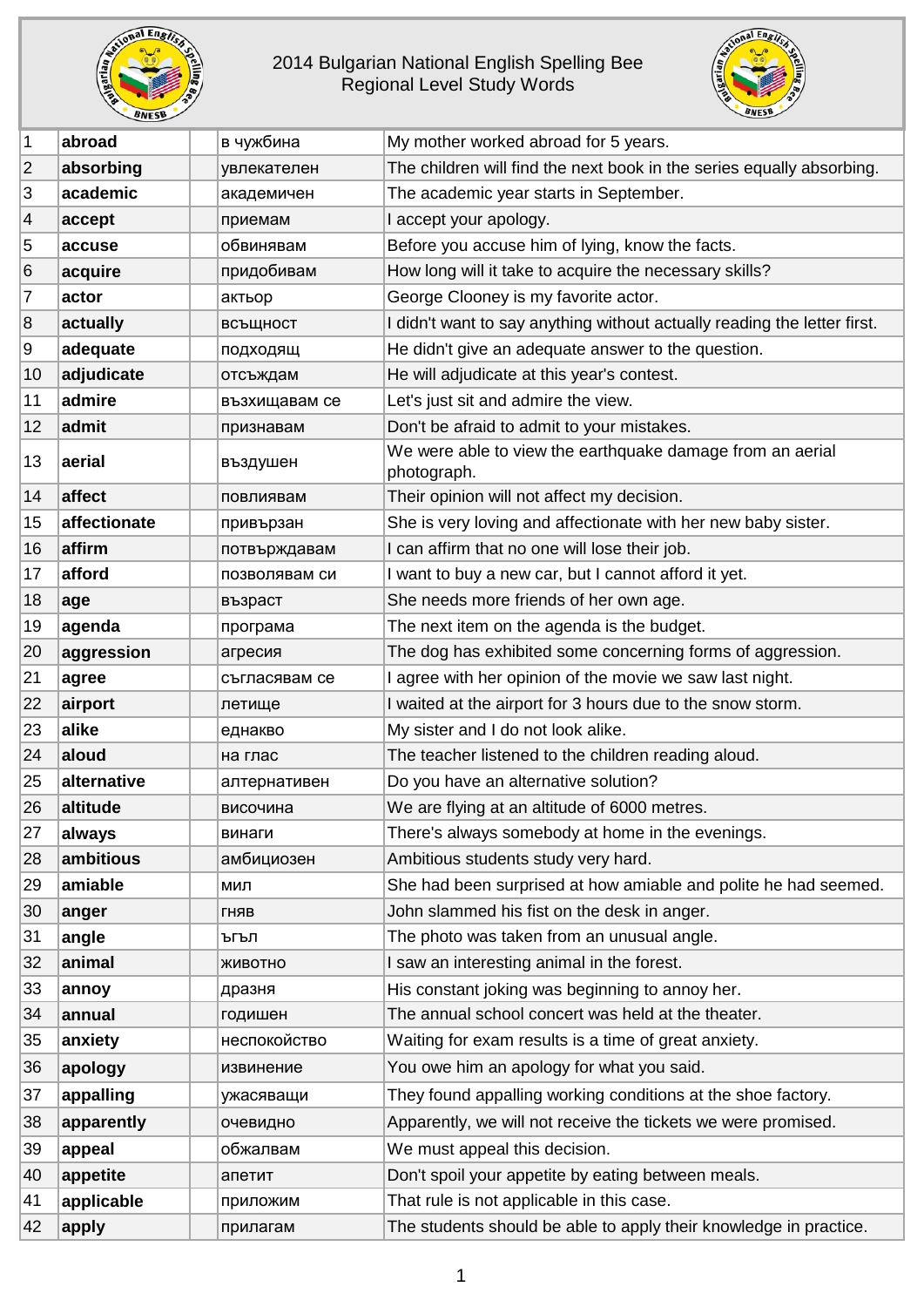| 43 | appoint                | назначавам     | They have to appoint a new head teacher.                                      |
|----|------------------------|----------------|-------------------------------------------------------------------------------|
| 44 | apprehension           | притеснение    | There is apprehension about the safety of the missing children.               |
| 45 | arm                    | ръка           | They walked along arm in arm.                                                 |
| 46 | around                 | около          | We arrived at the hotel around 5 o'clock.                                     |
| 47 | art                    | изкуство       | Best works of the traditional Bulgarian art were presented at the<br>gallery. |
| 48 | article                | статия         | Have you seen that article about young fashion designers?                     |
| 49 | associated             | свързан        | I believe he is associated with the group from Germany.                       |
| 50 | astonished             | удивен         | She was astonished to learn she won the gold medal.                           |
| 51 | athlete                | атлет          | My brother is a good athlete and exercises every day.                         |
| 52 | attempt                | опит           | I passed my driving test on my first attempt.                                 |
| 53 | audience               | публика        | The audience was clapping for 10 minutes.                                     |
| 54 | awesome                | страхотен      | The band is truly awesome!                                                    |
| 55 | background             | фон            | The photo with trees in the background is beautiful.                          |
| 56 | bald                   | плешив         | He started going bald in his twenties.                                        |
| 57 | ballet                 | балет          | 'Swan Lake' is my favorite ballet.                                            |
| 58 | bank                   | банка          | I will go to the bank to get some money from my account.                      |
| 59 | bargain                | изгодна сделка | The car is a bargain at that price.                                           |
| 60 | barrier                | бариера        | The crowd had to stand behind a barrier.                                      |
| 61 | bead                   | МЪНИСТО        | A bead fell from her bracelet and she was trying to find it on the floor.     |
| 62 | beaver                 | бобър          | When I was in Canada I saw a beaver in the river.                             |
| 63 | because                | защото         | I came late because there was a traffic jam in the center of the town.        |
| 64 | behaviour/<br>behavior | поведение      | I do not like your behaviour - you should be more polite and friendly.        |
| 65 | beige                  | бежов          | I have a new beige coat.                                                      |
| 66 | bell                   | звънец         | I had to ring the bell as the door was locked.                                |
| 67 | beneficial             | благотворен    | Fresh air is beneficial to your health.                                       |
| 68 | benefit                | полза          | The benefit of this trip was the great photo album I created.                 |
| 69 | best                   | най-добър      | Maria is my best friend.                                                      |
| 70 | bicycle                | велосипед      | I ride my bicycle every evening for at least an hour.                         |
| 71 | birthday               | рожден ден     | My birthday is on December 27th.                                              |
| 72 | bite                   | хапя           | Does your dog bite?                                                           |
| 73 | blade                  | острие         | The blade of this knife is very sharp.                                        |
| 74 | blank                  | празен         | Write on one side of the paper and leave the other side blank.                |
| 75 | blessing               | благословия    | They got married with their parents' blessing.                                |
| 76 | bloom                  | цъфтя          | The tulips will bloom in early spring.                                        |
| 77 | boat                   | лодка          | We took a boat to get to the nearby island.                                   |
| 78 | body                   | тяло           | She had injuries to her head and body.                                        |
| 79 | boil                   | варя           | I will boil potatoes and will make a salad for dinner.                        |
| 80 | boomerang              | бумеранг       | A boomerang can be used as a hunting weapon.                                  |
| 81 | borrow                 | вземам назаем  | I will borrow her leather jacket for the party.                               |
| 82 | bottle                 | бутилка        | I bought a bottle of water.                                                   |
| 83 | bottom                 | дъно           | I found some coins at the bottom of my bag.                                   |
| 84 | box                    | кутия          | I keep all my money in a metal box.                                           |
| 85 | brand                  | марка          | Which brand of toothpaste do you use?                                         |
| 86 | brave                  | смел           | I wasn't brave enough to tell her what I thought of her.                      |
| 87 | breed                  | порода         | A new breed of dogs was presented at the pet exhibition.                      |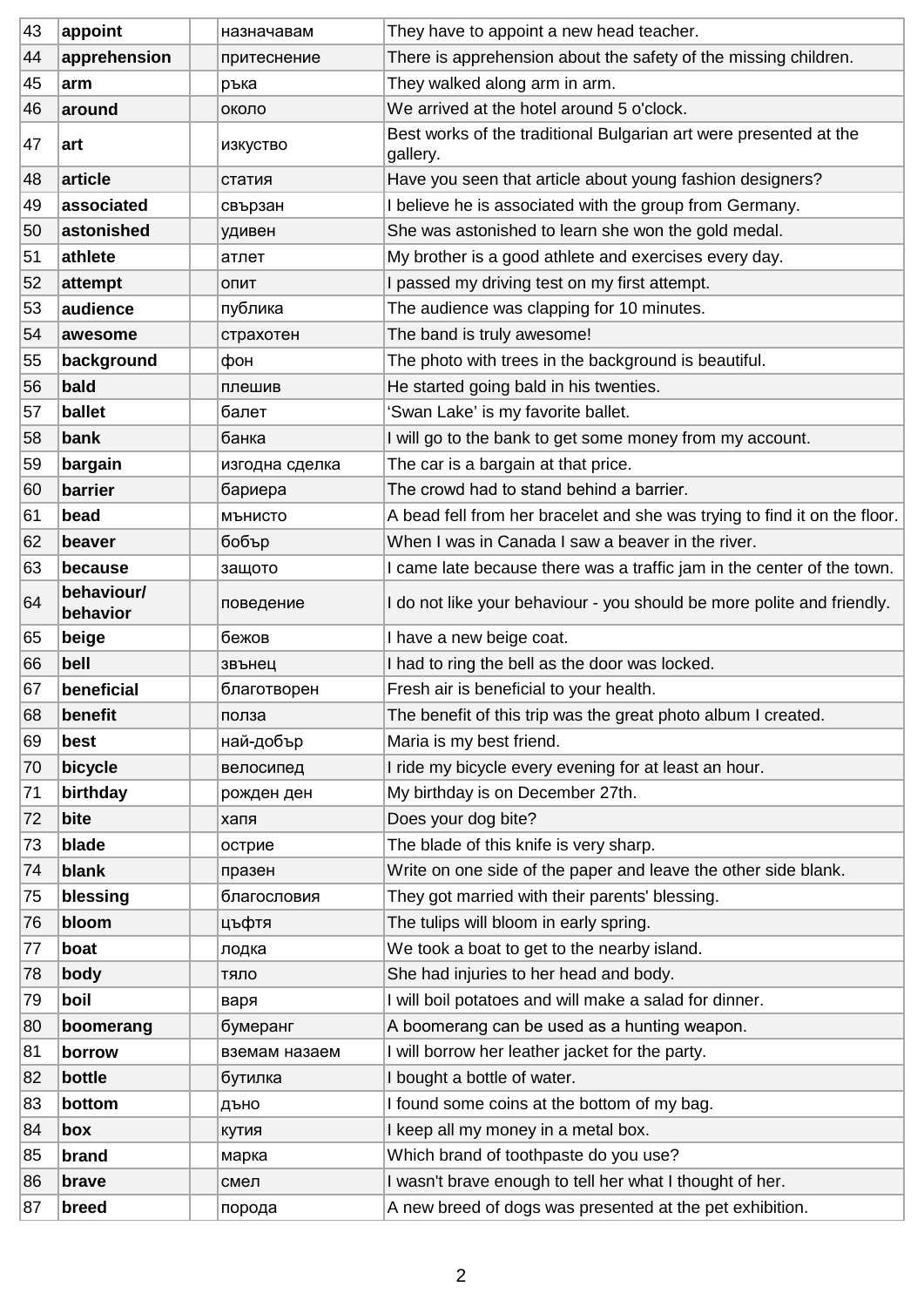| 88         | brick              | тухла                           | A brick from the wall fell and hit the man.                                |
|------------|--------------------|---------------------------------|----------------------------------------------------------------------------|
| 89         | brother            | брат                            | My brother is older than me.                                               |
| 90         | bubble             | балонче                         | She made a big bubble with her gum.                                        |
| 91         | bucket             | кофа                            | We need a plastic bucket for the bathroom.                                 |
| 92         | busy               | зает                            | I was busy with my homework last night.                                    |
| 93         | butterfly          | пеперуда                        | A saw a beautiful butterfly in the rose garden.                            |
| 94         | buy                | купувам                         | I will buy a gift for my sister's birthday.                                |
| 95         | cabbage            | зеле                            | Rabbits like carrots and cabbage.                                          |
| 96         | cage               | клетка                          | The bird in the cage does not sing.                                        |
| 97         | cake               | торта                           | My birthday cake was so delicious.                                         |
| 98         | calculate          | пресмятам                       | We must calculate the total cost of the bill.                              |
| 99         | calm               | спокоен                         | Her voice was surprisingly calm.                                           |
|            | $100$ camel        | камила                          | A camel is an animal with a long neck and one or two humps on its<br>back. |
| 101        | cancel             | отменям                         | We had to cancel the picnic because of the bad weather.                    |
|            | 102 captivating    | пленителен                      | He found her smile captivating.                                            |
|            | $103$ capture      | улавям                          | She was able to capture the rare moment on film.                           |
|            | 104 carefully      | внимателно                      | We only get one chance, we must proceed carefully.                         |
|            | 105 careless       | небрежен                        | He seems careless of his own safety.                                       |
|            | 106 carnival       | карнавал                        | The carnival in Rio de Janeiro is the biggest in the world.                |
|            | 107 $  \n{carpet}$ | КИЛИМ                           | I have a woolen carpet on the floor in my room.                            |
|            | $108$ carrot       | морков                          | I cut a carrot and put it in the soup.                                     |
|            | $109$ cash         | пари в брой                     | Payments can be made by bank transfer or in cash.                          |
| $110$ cell |                    | клетка                          | All plants and animals are made up of cells.                               |
|            | 111 $ $ chain      | верига                          | Remember to put the chain on the door when you lock it.                    |
|            | 112 $ $ chalk      | тебешир                         | The kids like to draw with chalk.                                          |
|            | 113 challenging    | труден                          | Chemistry is a challenging course of study.                                |
|            | 114 champion       | шампион                         | Barcelona is the current soccer champion in Spain.                         |
|            | 115 $ change$      | променям                        | Wait for the traffic lights to change.                                     |
|            | 116 $ $ cheap      | евтин                           | Cycling is a cheap way to get around.                                      |
|            | $117$ child        | дете                            | When I was a child, I lived in Varna.                                      |
|            | 118 $ choir$       | xop                             | She sings in the school choir.                                             |
| 119        | ∣city              | град                            | Sofia is the biggest city in Bulgaria.                                     |
|            | $120$ clap         | ръкопляскам                     | Clap your hands if you like the song.                                      |
| 121        | clean              | ЧИСТ                            | I can't find a clean shirt in my wardrobe.                                 |
|            | 122 $close$        | затварям                        | The doors open and close automatically.                                    |
|            | $123$ closet       | дрешник                         | I will hang your coat in the closet.                                       |
|            | 124 $ $ coach      | треньор                         | He is Italy's new national team coach.                                     |
|            | 125 $ cost$        | палто                           | I wear a warm coat in winter.                                              |
|            | 126 coincide       | съвпадам                        | It's a pity our trips to New York don't coincide.                          |
| 127        | collapse           | рухвам                          | This building could collapse even as the result of a light earthquake.     |
| 128        | combine            | комбинирам                      | You should try to combine exercise with a healthy diet.                    |
| 129        | commendable        | похвален                        | She showed commendable loyalty to the family firm.                         |
|            | 130 commercial     | телевизионна /<br>радио реклама | Did you see the new Coca-Cola commercial?                                  |
|            | 131 comparison     | сравнение                       | Did you make a comparison of the prices before buying?                     |
|            | 132 complicated    | сложен                          | It was a complicated problem and it took a lot of time to resolve.         |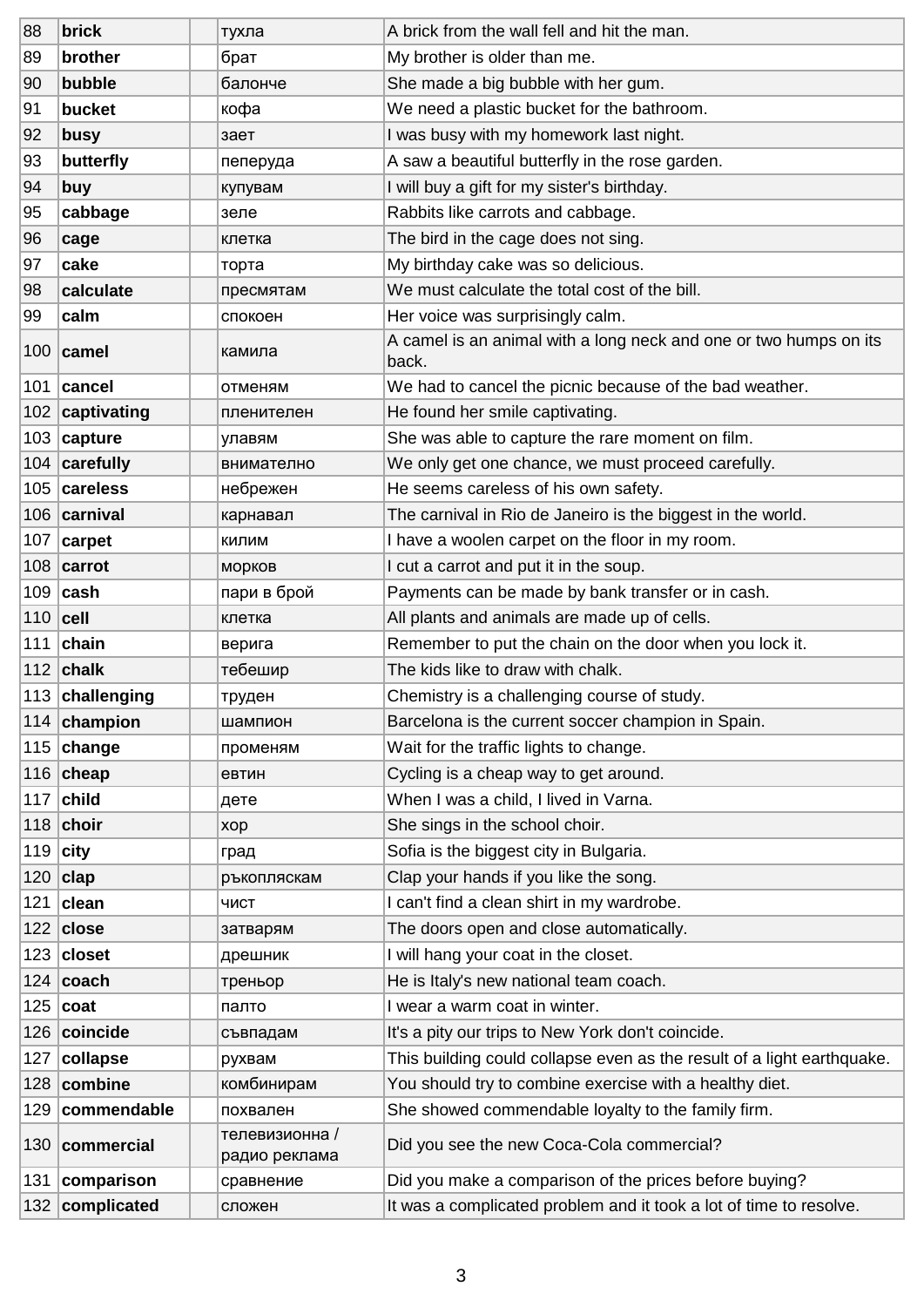|             | 133 composure                   | самообладание             | She was struggling to regain her composure.                                      |
|-------------|---------------------------------|---------------------------|----------------------------------------------------------------------------------|
|             | 134 computer                    | компютър                  | I do not use my personal computer anymore because I have a new<br>tablet.        |
|             | 135   conception                | замисъл                   | The plan was brilliant in its conception but failed because of lack of<br>money. |
|             | 136 conclusion                  | заключение                | I've come to the conclusion that he's not the right person for the job.          |
|             | 137 confident                   | уверен                    | I'm confident that you will get the job.                                         |
|             | 138 confuse                     | обърквам                  | People often confuse me and my twin sister.                                      |
| 139         | congenial                       | приятен                   | She is a congenial host, I always enjoy visiting her home.                       |
|             | 140 consolidate                 | обединявам                | Let's consolidate our efforts and try to finish early.                           |
|             | 141 $\vert \textbf{cook} \vert$ | ГОТВЯ                     | Where did you learn to cook?                                                     |
|             | 142 copy                        | копирам                   | I will copy your passport and will give it back to you.                          |
|             | $143$ cosy/cozy                 | уютен                     | We live in a small cosy house.                                                   |
|             | 144 country                     | страна                    | It's good to meet people from different parts of the country.                    |
|             | 145 courteous                   | любезен                   | The hotel staff are friendly and courteous.                                      |
|             | 146 cousin                      | братовчед,<br>братовчедка | He's a distant cousin of mine.                                                   |
|             | 147 $ crave$                    | желая силно               | No matter how hard I try, I always crave something sweet at night.               |
|             | 148 $ $ cream                   | сметана                   | Would you like milk or cream in your coffee?                                     |
|             | 149 creature                    | създание                  | She was an exotic creature with long red hair and brilliant green<br>eyes.       |
|             | 150 critical                    | критичен                  | The review was very critical of the actor's performance.                         |
|             | 151 crossword                   | кръстословица             | I've finished the crossword apart from 3 across and 10 down.                     |
|             | $152$ crowd                     | тълпа                     | He pushed his way through the crowd.                                             |
| 153 $ $ cry |                                 | плача                     | The little boy fell over and started to cry.                                     |
|             | 154 culture                     | култура                   | Venice is a beautiful city full of culture and history.                          |
|             | 155 currency                    | валута                    | I will need to exchange some currency before my trip abroad.                     |
|             | 156 $curve$                     | завой                     | The driver lost control of the car on a curve and hit a tree.                    |
|             | 157 dance                       | танц                      | The next dance will be a waltz.                                                  |
| 158         | date                            | дата                      | Write today's date at the top of the page.                                       |
| $159$ day   |                                 | ден                       | Take this medicine three times a day.                                            |
| 160         | dazzling                        | ослепителен               | The performance was dazzling with all the lights and glitter.                    |
| 161         | dear                            | скъп                      | Her daughter is very dear to her.                                                |
|             | $162$ debt                      | дълг                      | He must pay off his debt before buying a new house.                              |
| 163         | deceive                         | мамя                      | Unless my eyes deceive me, that's his wife.                                      |
| 164         | decipher                        | дешифрирам                | This code is difficult to decipher.                                              |
| 165         | decline                         | намалявам                 | The number of tourists continues to decline.                                     |
| 166         | decorate                        | украсявам                 | I will decorate the cake to look like a car.                                     |
| 167         | decrease                        | намалявам                 | People should decrease the amount of sugar they eat.                             |
|             | 168 dedicate                    | посвещавам                | I will dedicate this book to my parents.                                         |
| 169         | deep                            | дълбок                    | The water is only a few inches deep.                                             |
| 170         | defend                          | защитавам                 | Troops have been sent to defend the borders.                                     |
| 171         | demeanor/<br>demeanour          | поведение                 | Her demeanor was very calm even though she faced a difficult task.               |
|             | 172 dentist                     | зъболекар                 | My dentist takes good care of my teeth.                                          |
|             | $173$ deprive                   | лишавам                   | Why should you deprive yourself of such simple pleasures?                        |
| 174         | design                          | дизайн                    | The magazine will appear with a new design from next month.                      |
| 175         | dessert                         | десерт                    | I will have dessert after dinner.                                                |
|             | $176$ detail                    | подробност                | He was listening carefully, absorbing every detail of the story.                 |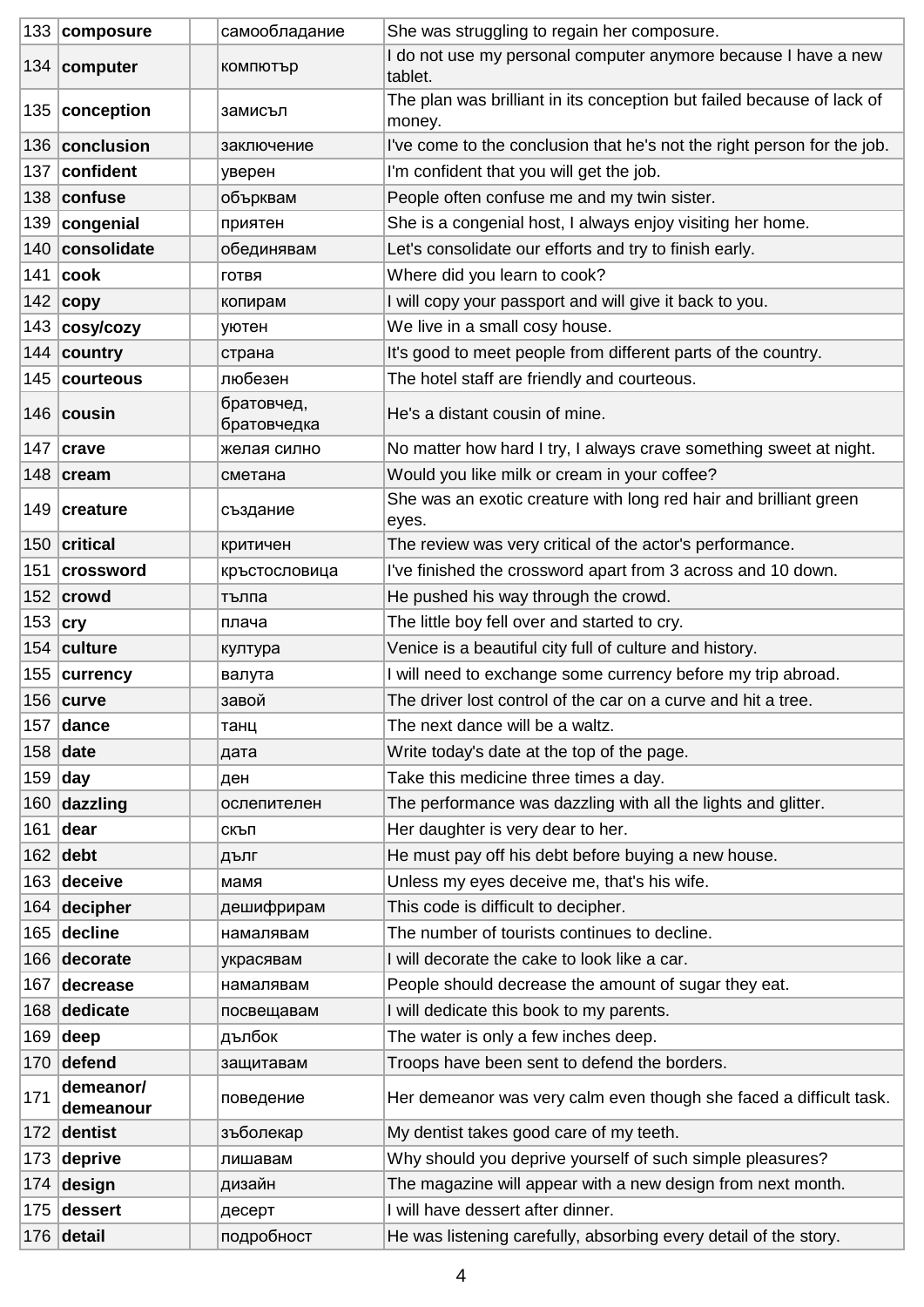| 177           | devotion                        | преданост         | He promised her his love and devotion when he proposed marriage.             |
|---------------|---------------------------------|-------------------|------------------------------------------------------------------------------|
| 178           | $ $ dice                        | зарче             | Throw the dice to start the game.                                            |
| 179           | diet                            | диета             | I decided to go on a diet.                                                   |
| 180           | difficult                       | труден            | The exam questions were quite difficult.                                     |
|               | 181 diffuse                     |                   | разпространявам се New technologies diffuse rapidly.                         |
|               | 182 dinner                      | вечеря            | What time do you serve dinner?                                               |
| 183           | disappear                       | изчезвам          | The car will disappear soon behind the curve.                                |
|               | 184 disclosure                  | разкриване        | The bank will need a full disclosure of your financial situation.            |
|               | $185$ dish                      | ястие             | This makes an excellent main dish.                                           |
|               | 186 displace                    | заемам мястото на | The new arena construction will displace 100 homes.                          |
| 187           | distance                        | разстояние        | In the US, distance is measured in miles.                                    |
|               | 188 distress                    | страдание         | The newspaper article caused the actor considerable distress.                |
|               | 189 disturb                     | безпокоя          | The baby is sleeping, please do not disturb him.                             |
|               | 190 dizziness                   | световъртеж       | He complained of headaches and dizziness.                                    |
| 191           | doctor                          | лекар             | You'd better see a doctor about that cough.                                  |
|               | $192$ doll                      | кукла             | The young girl was playing with a doll in her room.                          |
|               | 193 $ $ draw                    | рисувам           | I tried to draw an elephant.                                                 |
|               | 194 $d$ ress                    | рокля             | Her wedding dress was really beautiful.                                      |
|               | 195 $ drink$                    | пия               | I drink my coffee with milk every morning.                                   |
|               | 196 drizzle                     | ситен дъжд        | Though it was predicted to rain heavily, there was only a slight<br>drizzle. |
| 197           | during                          | по време на       | Please remain seated during the performance.                                 |
| 198           | dust                            | прах              | The books were covered with dust.                                            |
| 199           | <b>leach</b>                    | всеки             | Each correct answer is worth 20 points.                                      |
|               | $200$ early                     | рано              | We arrived early the next day.                                               |
|               | 201 <b>east</b>                 | изток             | The wind was blowing from the east.                                          |
|               | 202 ecstatic                    | възторжен         | The band received ecstatic applause.                                         |
|               | 203 educate                     | образовам         | The campaign help educate the public about the environment.                  |
| 204           | efficient                       | ефикасен          | We offer a fast, friendly and efficient service.                             |
| 205           | eight                           | осем              | Only eight people work in the office.                                        |
|               | 206 elated                      | въодушевен        | She felt elated after winning the competition.                               |
| 207           | electricity                     | електричество     | The electricity is off today and we cannot use the computers.                |
| 208           | embarrass                       | притеснявам       | I didn't want to embarrass her by kissing her in front of her friends.       |
| 209           | empty                           | празен            | The theatre was half empty.                                                  |
|               | $210$ encounter                 | сблъсквам се с    | You might encounter a number of difficulties in the first week.              |
| 211           | encyclopedia /<br>encyclopaedia | енциклопедия      | Everyone now uses an online encyclopedia rather than books.                  |
|               | $212$ enjoy                     | наслаждавам се    | I hope you enjoy your trip.                                                  |
|               | 213 enormous                    | огромен           | We had an enormous lunch and I am very full.                                 |
|               | 214 entertain                   | забавлявам        | The aim of the series is both to entertain and inform.                       |
| 215           | enthusiastic                    | ентусиазиран      | She was very enthusiastic about visiting Spain.                              |
|               | $216$ envelope                  | ПЛИК              | Put the stamp on the envelope.                                               |
| $ 217\rangle$ | establish                       | установявам       | Let's establish some ground rules.                                           |
| 218           | evaluate                        | оценявам          | We need to evaluate the results of the training.                             |
| 219           | evening                         | вечер             | What do you usually do in the evening?                                       |
| 220           | example                         | пример            | Can you give me an example of what you mean?                                 |
| 221           | excellent                       | отличен           | She speaks excellent English.                                                |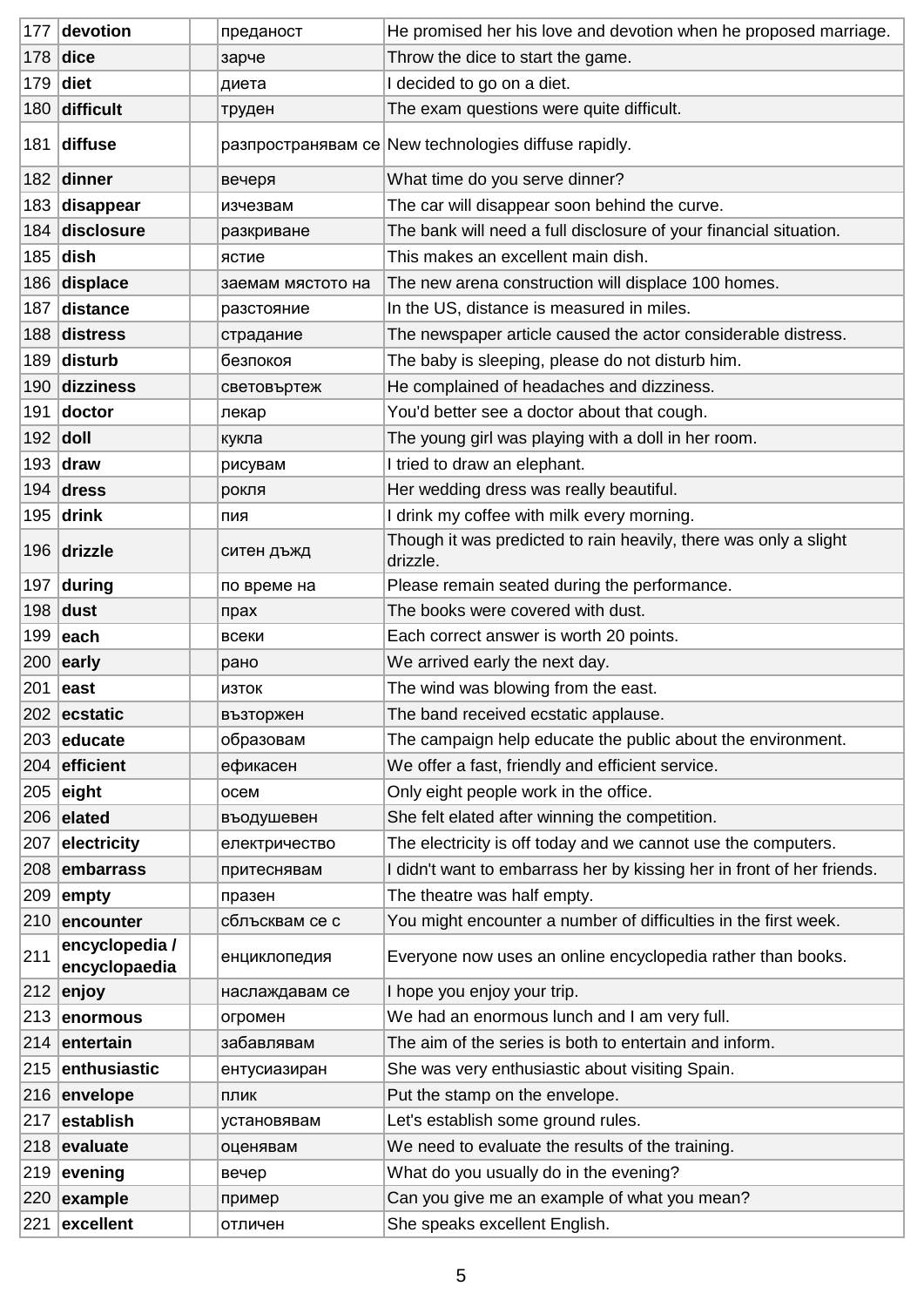|            | $222$ exception        | изключение       | This is an exception to the rule.                                      |
|------------|------------------------|------------------|------------------------------------------------------------------------|
|            | $223$ execution        | изпълнение       | The idea was good but the execution was poor.                          |
|            | $224$ experiment       | експеримент      | We were not satisfied with the results of the experiment.              |
|            | 225 $explore$          | изследвам        | They will explore the land south of the border.                        |
|            | 226 explosive          | взривоопасен     | This is a potentially explosive situation.                             |
| 227        | exquisite              | прелестен        | He presented her an exquisite bouquet of flowers for her birthday.     |
|            | $228$ face             | лице             | The expression on his face never changed.                              |
|            | $229$ fact             | факт             | I could no longer ignore the fact that he was very unhappy.            |
| $230$ fair |                        | справедлив       | The punishment was very fair.                                          |
|            | $ 231 $ family         | семейство        | The support of family and friends is vital.                            |
|            | $232$ famous           | известен         | Charles Dickens is one of Britain's most famous writers.               |
| $233$ far  |                        | далече           | The beach is not far from the hotel.                                   |
|            | 234 fascinating        | забележителен    | Your trip to Alaska sounds absolutely fascinating.                     |
|            | 235 favour/favor       | услуга           | Could you do me a favour and pick up Maria from school today?          |
|            | 236 feature            | особеност        | His eyes are his most striking feature.                                |
|            | $237$   fetch          | донасям          | Could you fetch me my bag?                                             |
|            | $238$ field            | поле             | We camped in a field near the village.                                 |
|            | $239$ finale           | финал            | We eagerly awaited the grand finale of the concert.                    |
|            | 240   financial        | финансов         | Please bring your financial document with you to the bank.             |
| $241$ fire |                        | огън             | The campers sang songs around the fire.                                |
|            | $242$ flash            | светкавица       | I will need to use a flash for this shot; the light isn't good enough. |
|            | $243$ foggy            | мъглив           | The car was moving slowly along the foggy road.                        |
|            | 244 forward            | напред           | He took two steps forward.                                             |
|            | 245   foyer            | фоайе            | I'll meet you in the foyer at 7 o'clock.                               |
|            | $246$ fragrant         | ароматен         | We got to a field full of fragrant flowers.                            |
|            | $247$ frank            | откровен         | He was very frank about his problems with his mother.                  |
|            | 248 freedom            | свобода          | He finally won his freedom after twenty years in jail.                 |
|            | $249$ frequency        | честота          | We visit the bakery around the corner with great frequency.            |
|            | 250 frequent           | често случващ се | We make frequent trips to Greece since it is so close.                 |
|            | $251$ fresh            | свеж             | You should eat plenty of fresh fruit and vegetables.                   |
|            | 252 frigid             | мразовит         | The temperatures were just frigid in northern Canada.                  |
|            | 253   fulfil / fulfill | осъществявам     | You have to study hard to fulfil your dream.                           |
| $254$ full |                        | пълен            | My backpack is full of books.                                          |
|            | $255$ future           | бъдеще           | We need to plan for the future.                                        |
|            | $256$ gallery          | галерия          | We saw a wonderful exhibition at a small art gallery.                  |
|            | $257$ game             | игра             | Let's play a game instead of just sitting and talking.                 |
|            | $258$ generation       | поколение        | My generation grew up with the music of Beatles.                       |
|            | $259$ gentle           | вежлив           | My grandfather is a quiet and gentle man.                              |
|            | 260 genuine            | оригинален       | Is the painting a genuine Picasso?                                     |
|            | $261$ gesture          | жест             | Alex made a gesture of apology.                                        |
| 262        | glamour/<br>glamor     | блясък           | Young actors have been attracted by the glamour of Hollywood.          |
|            | $263$ glow             | светя            | The candles glow in the darkness.                                      |
|            | $264$ grab             | грабвам          | Let's grab a sandwich before we go.                                    |
|            | 265 graduate           | випускник        | He is a new graduate of the school.                                    |
|            | $266$ grammar          | граматика        | I do not find English grammar so difficult.                            |
|            | $267$ grass            | трева            | The kids played soccer on the grass.                                   |
|            | 268 grey/gray          | СИВ              | My grandmother has grey hair.                                          |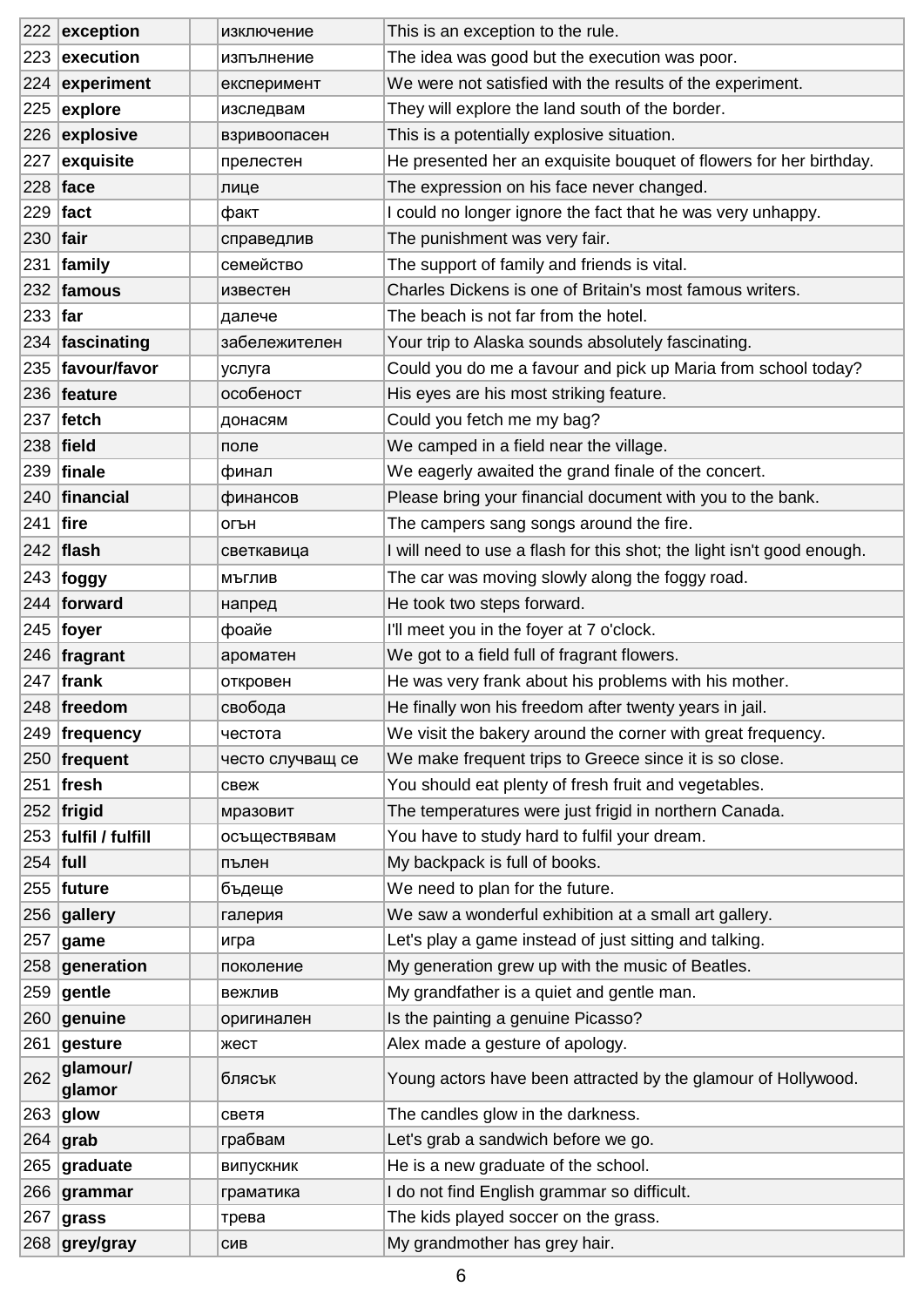|               | $269$ gross       | гадно            | Don't pick your nose, it is gross!                                         |
|---------------|-------------------|------------------|----------------------------------------------------------------------------|
| 270           | guess             | предполагам      | I guess you'll be looking for a new job now.                               |
| 271           | guilty            | виновен          | John had a guilty look on his face.                                        |
| 272           | guitar            | китара           | She plays the guitar in a band.                                            |
|               | $273$ gymnastics  | гимнастика       | Gymnastics is one of my favorite sports.                                   |
|               | 274 habit         | навик            | I'm trying to break the habit of staying up too late.                      |
| 275           | halt              | спиране          | The traffic came to an abrupt halt.                                        |
|               | $276$ handle      | дръжка           | She turned the handle and opened the door.                                 |
| 277           | happy             | щастлив          | I like books and movies with happy ending.                                 |
|               | 278 healthy       | здрав            | I eat a lot of fruit to stay healthy through the winter.                   |
| 279           | hear              | чувам            | I couldn't hear anything because it was too noisy.                         |
|               | 280 heart         | сърце            | I could feel my heart beating in my chest.                                 |
|               | 281   heel        | токче            | The heel of her shoe broke and she almost fell to the ground.              |
|               | $282$ highway     | магистрала       | The new highway will be ready in summer.                                   |
|               | 283 hike          | излет            | They went on a hike through the forest.                                    |
|               | 284 historical    | исторически      | The building is of historical importance.                                  |
|               | 285 hive          | кошер            | We built a new hive in our yard for the honey bees.                        |
|               | 286 hole          | дупка            | He dug a deep hole in the garden to plant a new tree.                      |
|               | 287 hollow        | хралупа          | The squirrel disappeared into a hollow at the base of the tree.            |
|               | 288 honour/ honor | чест             | It was a great honour to be invited here today.                            |
|               | 289 hopeless      | безнадежден      | He felt that his life was a hopeless mess.                                 |
|               | 290 hostile       | враждебен        | The new policy got a hostile reception from the class.                     |
|               | 291 hundred       | CTO              | That happened a hundred years ago.                                         |
|               | 292 hurry         | бързам           | We must hurry if we want to arrive on time.                                |
| 293           | ∣icy              | заледен          | The sidewalks were very icy after the storm.                               |
|               | 294 lidea         | идея             | The birthday party was Jane's idea.                                        |
|               | 295   imagination | въображение      | With a little imagination, you could turn this place into a palace.        |
|               | 296   immediately | веднага          | Turn right immediately after the church.                                   |
| 297           | immense           | необятен         | The park includes an immense forest.                                       |
| 298           | impending         | предстоящ        | Let's take action now, before the impending policy change.                 |
| 299           | inconsistent      | непоследователен | Children find it difficult if a parent is inconsistent.                    |
| 300           | incredible        | невероятен       | The hotel was incredible - so clean and beautiful.                         |
| 301           | indicate          | показвам         | Our results indicate how misleading it could be to rely on this<br>method. |
|               | 302   indignant   | възмутен         | They were indignant that they hadn't been invited.                         |
| 303           | inflate           | надувам          | Inflate your life jacket by pulling sharply on the cord.                   |
| 304           | informal          | неофициален      | She wore an informal dress to the afternoon meeting.                       |
| 305           | infuriating       | вбесяващ         | I find his silly jokes infuriating.                                        |
| 306           | inheritance       | наследство       | She spent all her inheritance in a year.                                   |
| 307           | link              | мастило          | He sent her a message written in an invisible ink.                         |
| 308           | innocent          | невинен          | She was found innocent of any crime.                                       |
| 309           | <b>insecure</b>   | несигурен        | He's very insecure about his future.                                       |
| 310           | insignificant     | незначителен     | He made her feel insignificant and stupid.                                 |
| $ 311\rangle$ | inspiration       | вдъхновение      | I gain inspiration from many different sources.                            |
|               | $312$ inspire     | вдъхновявам      | Actors inspire the kids with their enthusiasm.                             |
|               | 313 interfere     | намесвам се      | The police are very unwilling to interfere in family problems.             |
|               | $314$ interrupt   | прекъсвам        | Sorry to interrupt, but there's someone to see you.                        |
|               | $315$ invent      | изобретявам      | I want to invent a new product to sell on the market.                      |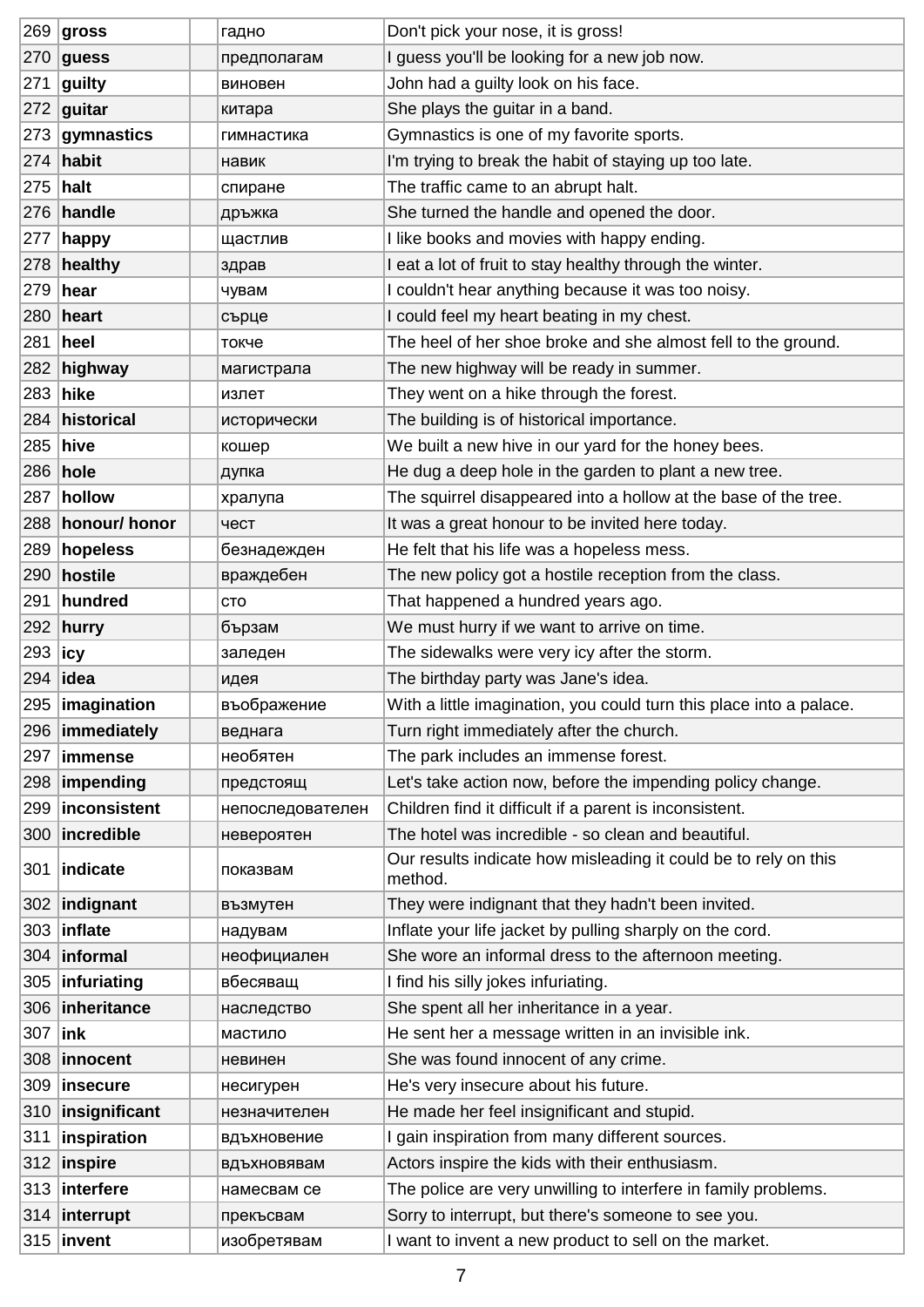|                | 316 invigorating  | освежаващ        | We took an invigorating walk in the woods.                                      |
|----------------|-------------------|------------------|---------------------------------------------------------------------------------|
| 317            | <b>liron</b>      | желязо           | The old axe is made of iron.                                                    |
| 318            | jam               | конфитюр         | I always put cherry jam on my pancakes.                                         |
| 319 <b>job</b> |                   | работа           | She took a job as a waitress.                                                   |
| 320            | join              | присъединявам се | Would you like to join us for dinner?                                           |
| 321            | ∣joyous           | радостен         | I heard her joyous laughter.                                                    |
|                | $ 322 $ juggle    | жонглирам        | My uncle taught me to juggle with tennis balls.                                 |
| 323            | jump              | скачам           | I like to jump rope with my friends.                                            |
|                | $324$ junior      | младежки         | He is the world junior tennis champion.                                         |
|                | 325 keep          | държа            | I will keep my spare keys in this drawer.                                       |
|                | 326 keyboard      | клавиатура       | I bought a new keyboard for my computer.                                        |
|                | 327 kingdom       | кралство         | They couldn't find a husband for the princess anywhere in the whole<br>kingdom. |
| 328 kiss       |                   | целувка          | Our last kiss on the balcony was so romantic.                                   |
| 329            | kitchen           | кухня            | We bought a new table and chairs for the kitchen.                               |
|                | $330$ knight      | рицар            | The young knight jumped from the horse and started fighting his<br>enemies.     |
|                | 331 knock         | чукам            | I will knock three times on the door. That will be our signal.                  |
|                | 332 <b>label</b>  | етикет           | The washing instructions are on the label.                                      |
|                | 333 <b>ladder</b> | стълба           | I will have to climb up the ladder in order to fix the lamp.                    |
|                | 334 landmark      | забележителност  | The St. Sofia statue is a familiar landmark in the center of Sofia.             |
| 335            | laundry           | пране            | My mom has to iron a big pile of laundry.                                       |
|                | 336 lavender      | лавандула        | The lavender is used in cosmetics industry.                                     |
| 337            | <b>lawyer</b>     | адвокат          | If you want to become a lawyer you have to study law at the<br>university.      |
|                | 338 leader        | водач            | He became a leader within his community.                                        |
| 339 leaf       |                   | ЛИСТО            | A yellow leaf fell from the tree.                                               |
|                | 340 legend        | легенда          | This is a very sad legend about a man who made a terrible mistake.              |
| 341            | length            | дължина          | The snake usually reaches a length of 1 m.                                      |
|                | $342$ library     | библиотека       | The university library received some new books from the publishing<br>company.  |
|                | 343 liquid        | течност          | Water is a liquid.                                                              |
| 344            | listen            | слушам           | Listen to the conversation and answer the questions that follow.                |
| 345            | literacy          | грамотност       | Bulgaria has a very high literacy rate at 97%.                                  |
| 346            | local             | местен           | It was difficult to understand the local dialect.                               |
| 347            | lottery           | лотария          | He won a new TV from the national lottery.                                      |
| 348            | <b>lousy</b>      | отвратителен     | I have a lousy headache from the loud music.                                    |
| 349            | luggage           | багаж            | There's only room for one more piece of luggage.                                |
| 350            | lung              | бял дроб         | His years of smoking caused damage to his right lung.                           |
| 351            | magnet            | магнит           | I bought this fridge magnet during my last trip to Istanbul.                    |
| 352            | magnify           | увеличавам       | You can magnify the image if you use the microscope.                            |
|                | 353 maintenance   | поддръжка        | The school pays for the heating and the maintenance of the building.            |
| 354            | majority          | болшинство       | The majority of people seem to prefer TV to radio.                              |
| 355            | manipulate        | изопачавам       | The reporter tried to manipulate the facts for his story.                       |
| 356            | mankind           | човечество       | This is an invention for the good of all mankind.                               |
| 357            | mannequin         | манекен          | The mannequin in the window looks like a real person.                           |
|                | $358$ many        | МНОГО            | There are too many mistakes in this essay.                                      |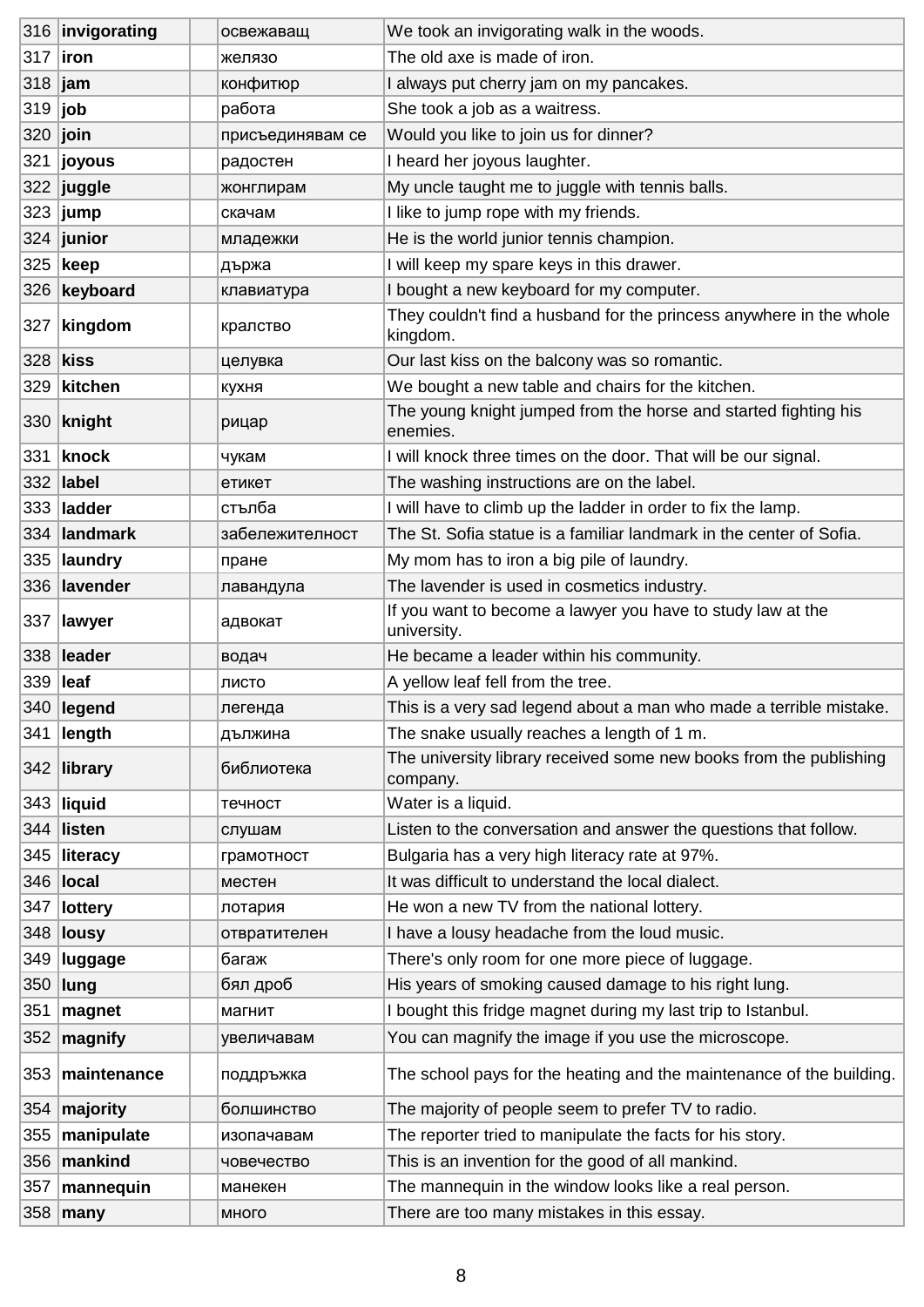|                | 359 marathon             | маратон       | Each person has to run 42 kilometers in a marathon.               |
|----------------|--------------------------|---------------|-------------------------------------------------------------------|
| 360            | market                   | пазар         | There is a covered market in the town centre.                     |
| 361            | marriage                 | сватба        | Their marriage took place in a local church.                      |
| 362            | marvelous/<br>marvellous | изумителен    | His performance was marvelous, I hope he wins an award.           |
|                | $363$ mash               | мачкам        | Mash the fruit up so that the baby can eat it.                    |
|                | $364$ maze               | лабиринт      | A maze of narrow alleys leads down to the sea.                    |
| 365            | meaning                  | значение      | What is the meaning of this word?                                 |
|                | 366 measurement          | измерване     | Accurate measurement is very important in science.                |
| 367            | meat                     | Meco          | Vegetarians do not eat meat.                                      |
| 368            | meet                     | срещам        | Let's meet for a coffee after work.                               |
| 369            | memoir                   | мемоари       | Though he is not yet famous, he has begun to write his memoir.    |
| 370            | mention                  | споменавам    | Don't mention it to anybody.                                      |
| 371            | mesmerize/<br>mesmerise  | хипнотизирам  | The television show always seems to mesmerize the baby.           |
|                | 372 message              | съобщение     | I left a message on her voicemail.                                |
| 373            | messy                    | разхвърлян    | After the kids visit their grandmother the house is always messy. |
| 374            | microscopic              | микроскопичен | The microscopic fibers are not visible to our eyes.               |
| 375            | miniature                | миниатюрен    | Miniature cameras are used by spies.                              |
|                | 376 mischievous          | палав         | Her eyes danced with mischievous amusement.                       |
| 377            | mobile                   | мобилен       | You really need to be mobile if you live in the country.          |
| 378            | modest                   | скромен       | She's very modest about her success.                              |
| 379            | moist                    | влажен        | Water the plants regularly to keep the soil moist.                |
| 380            | money                    | пари          | I will go to the exchange bureau to change some money into euros. |
| 381            | morning                  | сутрин        | She works hard from morning to night.                             |
|                | $382$ mosquito           | комар         | A mosquito is a flying insect that bites humans and animals.      |
|                | $383$ mouse              | мишка         | The cat chased the mouse out the door.                            |
| 384            | moustache/<br>mustache   | мустак        | He has a very long moustache.                                     |
|                | 385   multiply           | умножавам     | What is the answer when you multiply 3 by 4?                      |
|                | 386   munch              | хрупам        | When you munch on your lunch that way, it distracts me.           |
| 387            | music                    | музика        | She could hear music playing somewhere.                           |
|                | 388 mystery              | загадка       | It's a complete mystery to me why they chose him.                 |
| $389$ nail     |                          | <b>НОКЪТ</b>  | I broke my finger nail when opening the package.                  |
|                | 390 $ name$              | име           | What is the name of the town where you live?                      |
| 391            | nature                   | природа       | We enjoyed the beautiful nature.                                  |
|                | $392$ near               | близо         | The supermarket is very near to the station.                      |
|                | 393 necessary            | необходимо    | If necessary, you can contact me at home.                         |
| 394            | neck                     | врат          | A giraffe has a very long neck.                                   |
| 395            | need                     | необходимост  | I feel a need to talk to you about it.                            |
|                | $396$ nest               | гнездо        | There is a bird's nest in the tree.                               |
| 397            | neutral                  | неутрален     | Journalists are supposed to be politically neutral.               |
|                | $398$ night              | нощ           | These animals only come out at night.                             |
|                | 399   noise              | шум           | We had to shout above the noise of the traffic.                   |
| 400            | $ $ north                | север         | The Danube lies to the north of Pleven.                           |
| 401            | noticeable               | забележителен | There was a noticeable improvement in his behaviour.              |
| 402 <b>oak</b> |                          | дъб           | This table is made of solid oak.                                  |
|                | 403 obedient             | покорен       | He was always obedient to his father's wishes.                    |
|                | 404 obligation           | задължение    | You are under no obligation to buy anything.                      |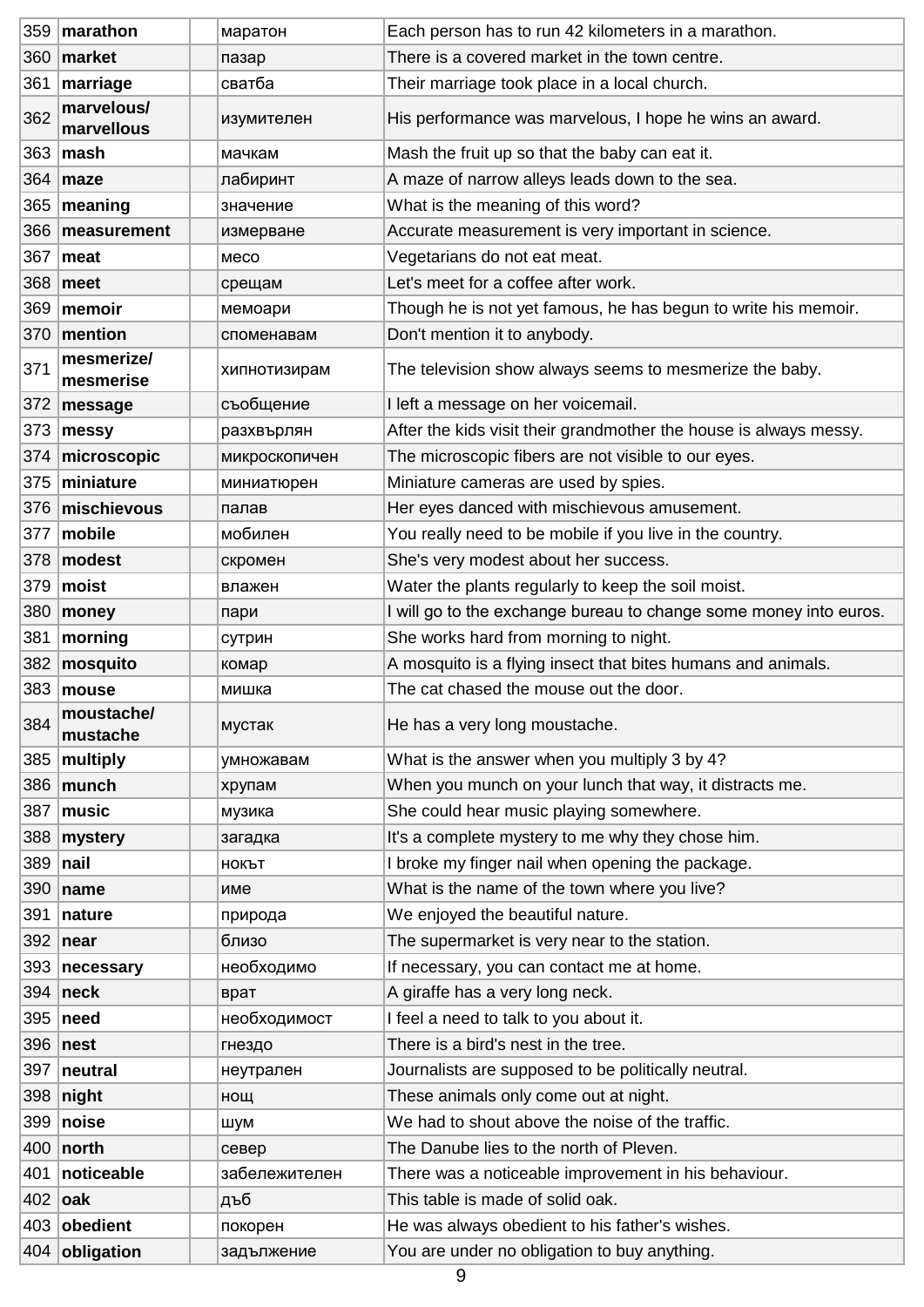|           | 405 obligatory    | задължителен    | This course is obligatory for graduation.                                          |
|-----------|-------------------|-----------------|------------------------------------------------------------------------------------|
|           | 406 observe       | наблюдавам      | I want you to observe her teaching.                                                |
|           | 407 obsession     | мания           | Fitness has become an obsession with him.                                          |
|           | 408 <b>obtain</b> | получавам       | He must obtain a visa before traveling to the US.                                  |
|           | $409$ octopus     | октопод         | The octopus has eight long arms with suckers on them.                              |
|           | 410 offend        | обиждам         | Neil did not mean to offend anybody with his joke.                                 |
| 411       | offer             | предложение     | This offer is only good until the end of the month.                                |
| $412$ oil |                   | петрол          | They drilled for oil in the sea.                                                   |
|           | 413 opinion       | мнение          | He was asked to give his honest opinion.                                           |
|           | 414 opposite      | срещуположен    | John and Mary sat at opposite ends of the table.                                   |
|           | 415   option      | вариант         | You must pick your preferred dinner option.                                        |
|           | 416 orchestra     | оркестър        | She plays the flute in the school orchestra.                                       |
|           | 417 ordinary      | обикновен       | Although the restaurant was expensive, the meal was very ordinary.                 |
|           | 418 organize      | организирам     | We will organize a new event next year.                                            |
|           | 419 outrageous    | скандален       | Lady Gaga loves to dress in outrageous costumes.                                   |
|           | 420 outside       | ОТВЪН           | You can't open the door from the outside.                                          |
| 421       | own               | притежавам      | I want to own a big house one day.                                                 |
|           | 422 page          | страница        | Open your books to page 10.                                                        |
|           | 423 $ $ paint     | боя             | The paint is starting to peel off of the wall.                                     |
|           | 424 $ pair$       | чифт            | I received a new pair of shoes for Christmas.                                      |
|           | 425   paper       | хартия          | This journal is available in paper and electronic form.                            |
|           | 426 paradox       | парадокс        | It is a curious paradox that standing is more tiring than walking.                 |
|           | 427   paragraph   | параграф        | Write a paragraph on each of the topics given below.                               |
| 428       | parliament        | парламент       | The German parliament is called "Bundestag".                                       |
| 429       | parsley           | магданоз        | Parsley is my favorite herb.                                                       |
|           | 430 $ partial$    | частичен        | It was only a partial solution to the problem.                                     |
|           | 431 passion       | страст          | Music is his passion.                                                              |
|           | $432$ past        | минало          | I used to go there often in the past.                                              |
|           | 433 $ $ path      | пътека          | The path led up a steep hill.                                                      |
|           | 434 $ $ paw       | лапа            | My cat injured its left paw.                                                       |
| 435   pay |                   | плащам          | How much did you pay for your house?                                               |
|           | 436 peach         | праскова        | I will eat a peach for lunch.                                                      |
| 437       | peacock           | паун            | The male peacock can spread out its tail like a fan.                               |
|           | 438 pear          | круша           | I picked a pear from the tree in the garden.                                       |
|           | 439   pen         | химикалка       | I didn't have a pen and couldn't do my homework.                                   |
|           | 440 pepper        | пипер           | I enjoy a lot of black pepper with my meals.                                       |
| 441       | perception        | възприемане     | Advertising affects the customer's perception of a product.                        |
|           | 442 perfect       | съвършен        | It was a perfect day for a picnic.                                                 |
|           | 443   person      | човек           | He's just the person we need for the job.                                          |
|           | 444 persuade      | убеждавам       | I always manage to persuade my mom to buy ice cream when she<br>goes to the store. |
| 445   pet |                   | домашен любимец | Our family pet is a cat.                                                           |
|           | 446 $ $ petite    | дребничка       | That girl is very petite.                                                          |
| 447       | photo             | снимка          | I will take a photo of you on the stage.                                           |
|           | 448 phrase        | фраза           | The first phrase of his speech got our attention.                                  |
|           | 449 physics       | физика          | Physics has made great progress in XX century.                                     |
|           | $450$ picnic      | ПИКНИК          | It's a nice day - let's go for a picnic.                                           |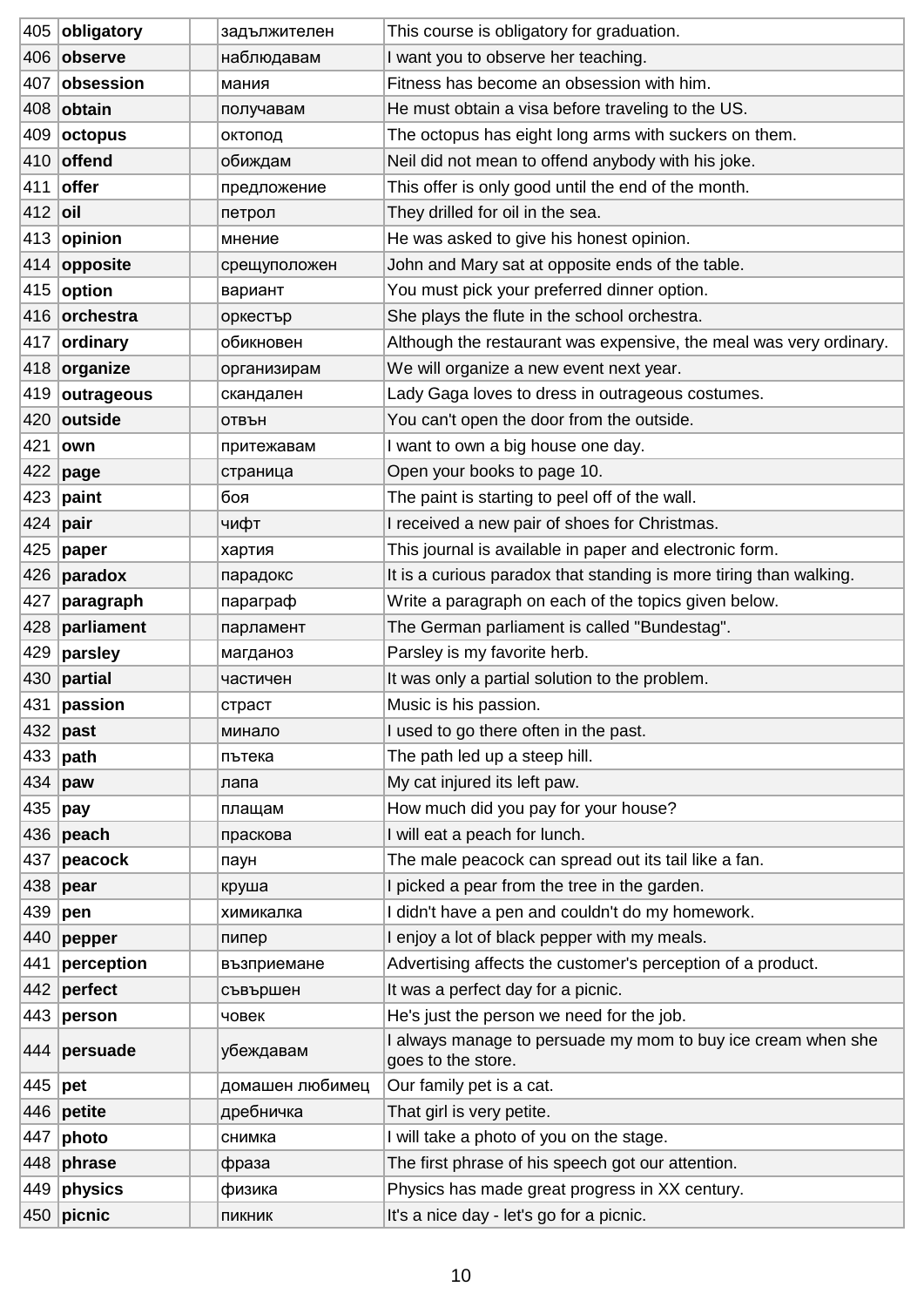| 451             | pigeon              | гълъб          | Pigeon is a fat grey and white bird with short legs.                                         |
|-----------------|---------------------|----------------|----------------------------------------------------------------------------------------------|
| $ 452 $ pile    |                     | купчина        | The rubbish was left in a pile on the floor.                                                 |
|                 | $453$ place         | МЯСТО          | We were looking for a place to eat.                                                          |
|                 | $454$ plant         | растение       | I just saw a new plant in the garden.                                                        |
| 455             | plateau             | плато          | We reached a plateau at the top of the mountain.                                             |
|                 | $ 456 $ plenty      | много          | They always give us plenty to eat.                                                           |
| 457             | plum                | слива          | I will take only one plum from the fruit basket.                                             |
|                 | $458$ point         | точка          | You will receive one point for each correct answer.                                          |
|                 | 459   <b>pole</b>   | полюс          | Due to its exceptionally harsh climate, there are no plants or animals<br>at the South Pole. |
|                 | 460 policeman       | полицай        | The policeman stopped the fight before it started.                                           |
| 461             | pool                | басейн         | Does the hotel have a pool?                                                                  |
|                 | 462 population      | население      | The world's population is expected to rise.                                                  |
|                 | $463$ pose          | позирам        | Gather the group to pose for a picture.                                                      |
| 464             | possess             | притежавам     | They possess property all over the world.                                                    |
| 465             | pour                | изливам        | Pour the sauce over the pasta.                                                               |
|                 | 466 prairie         | прерия         | Prairie is a flat wide area of land without many trees.                                      |
|                 | $467$ predict       | предсказвам    | Nobody could predict the earthquake.                                                         |
|                 | 468 prefer          | предпочитам    | I prefer not to think about it.                                                              |
|                 | 469 preparatory     | подготвителен  | After a few preparatory drawings, she completed the portrait in one<br>session.              |
|                 | $470$ pretend       | преструвам се  | I'm tired of having to pretend all the time.                                                 |
| 471             | print               | печатам        | Click on the icon when you want to print.                                                    |
|                 | 472 prize           | награда        | The prize for the finalists is a summer camp.                                                |
| 473             | procedure           | процедура      | The procedure for logging on to the network usually involves a<br>password.                  |
|                 | $474$ process       | процес         | We are in the process of selling our house.                                                  |
|                 | $ 475 $ produce     | произвеждам    | We will produce a new product line this fall.                                                |
| 476             | proficient          | умел           | He is a proficient driver.                                                                   |
| 477             | project             | проект         | Our final project is to make a poster.                                                       |
|                 | $478$ promising     | обещаващ       | He has a very promising future as a singer.                                                  |
|                 | 479 pronunciation   | произношение   | Your pronunciation is excellent.                                                             |
| 480             | proportion          | съотношение    | For this dish, the butter and flour should be in the proportion of three<br>to four.         |
| 481             | protection          | защита         | He asked to be put under police protection.                                                  |
|                 | 482 provide         | осигурявам     | We will provide lunch during the conference.                                                 |
|                 | $483$ purple        | лилав          | Purple is my favorite color.                                                                 |
| 484             | purse               | портмоне       | She took a coin out of her purse and gave it to the child.                                   |
| 485             | puzzle              | пъзел          | I put together the pieces of the puzzle.                                                     |
| 486             | pyjamas/<br>pajamas | пижама         | I never wear pyjamas during the summer.                                                      |
|                 | $487$ question      | въпрос         | I cannot give a good answer to this question.                                                |
|                 | $ 488 $ quick       | бърз           | These cakes are very quick and easy to make.                                                 |
| 489   quit      |                     | отказвам се от | I should quit smoking.                                                                       |
|                 | $ 490 $ quiz        | викторина      | We will include a quiz in the program that will test the knowledge of<br>the participants.   |
| 491             | radio               | радио          | Did you hear his interview on the radio?                                                     |
| 492 <b>rail</b> |                     | релса          | The left rail of the railroad is damaged.                                                    |
|                 | $493$ rainy         | дъждовно       | It is rainy today and I will stay at home.                                                   |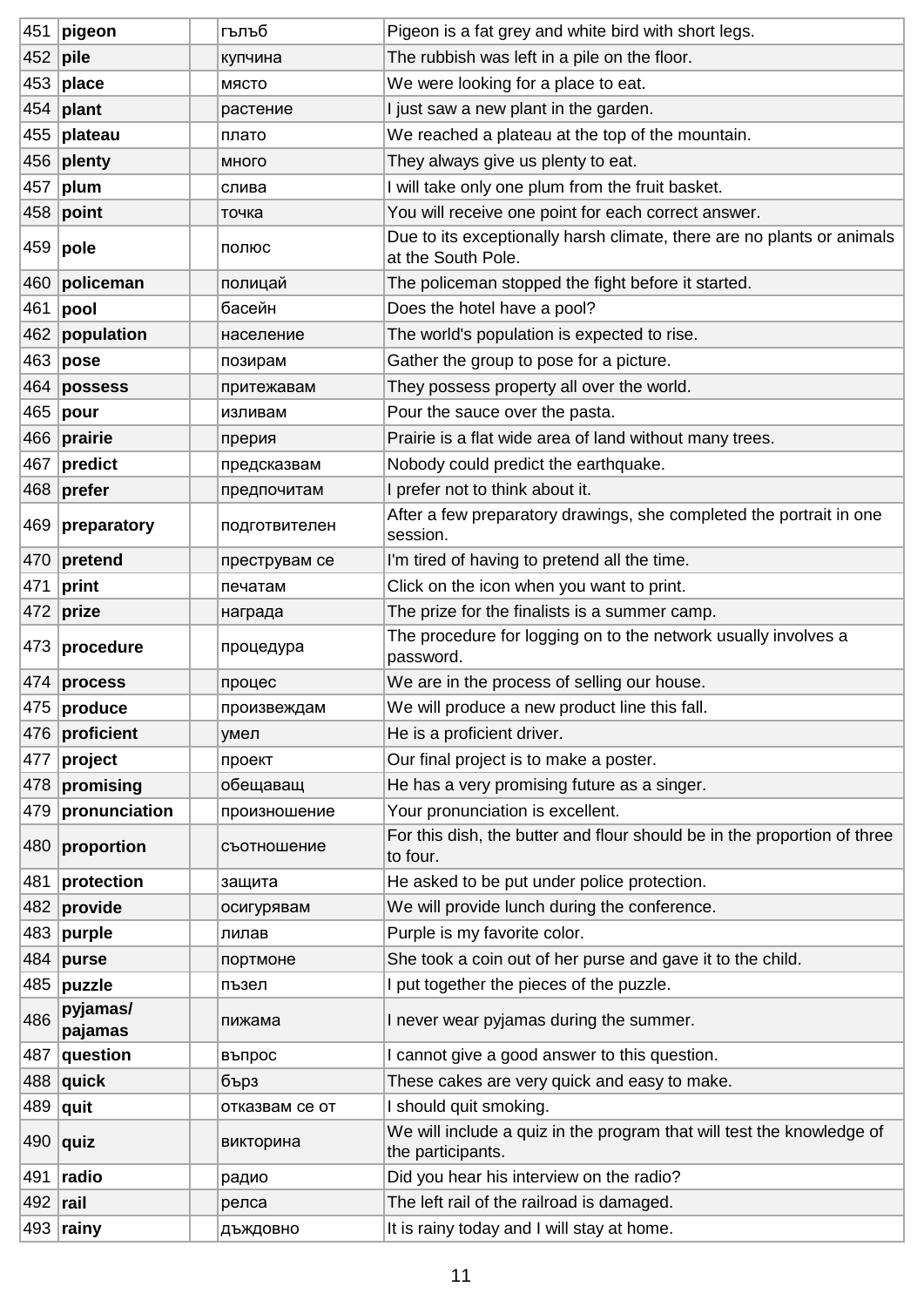| $ 494 $ rat      |                 | ПЛЪХ             | Our cat caught a big rat in the yard this morning.                       |
|------------------|-----------------|------------------|--------------------------------------------------------------------------|
| 495   <b>raw</b> |                 | суров            | It is healthy to eat raw nuts.                                           |
|                  | 496 reach       | достигам до      | You can only reach this beach by boat.                                   |
|                  | 497 reaction    | реакция          | What was his reaction to the news?                                       |
|                  | $498$ ready     | ГОТОВ            | I am not ready to go to school, yet.                                     |
|                  | $499$ recipe    | рецепта          | I have a new recipe for chicken soup.                                    |
|                  | 500 record      | записвам         | He used a video app on his phone to record the concert.                  |
| 501              | recover         | възстановявам се | The economy is at last beginning to recover.                             |
|                  | $502$ reduce    | намалявам        | He will reduce the price of the car 10% if it doesn't sell this weekend. |
|                  | 503 reflect     | отразявам        | The white walls will reflect the bright afternoon sun well.              |
|                  | 504 $ $ regain  | възвръщам си     | She paused on the edge, trying to regain her balance.                    |
| 505              | regret          | съжалявам        | I regret that I cannot help.                                             |
|                  | 506 rehearsal   | репетиция        | We only had six days of rehearsal.                                       |
|                  | 507 relatively  | относително      | I found the test relatively easy.                                        |
|                  | 508 release     | пускам           | We will release 100 balloons at the party.                               |
|                  | $509$ relief    | облекчение       | It is a great relief to find you here.                                   |
|                  | $510$ remain    | оставам          | We must remain here and wait for the rest of the group.                  |
|                  | 511 remember    | помня            | I don't remember my first day at school.                                 |
|                  | $512$ remove    | отстранявам      | It was impossible to remove the stain from the sweater.                  |
|                  | 513 replacement | заместник        | My colleague is sick and I should find a replacement for her.            |
|                  | $514$ require   | изисквам         | These pets require a lot of care and attention.                          |
|                  | 515 research    | проучване        | I've done some research to find the cheapest way of travelling there.    |
|                  | $516$ resist    | устоявам         | I finished the cake, I couldn't resist it.                               |
|                  | $517$ resolve   | намирам решение  | Both sides met in order to try to resolve the problem.                   |
|                  | 518 respectful  | почтителен       | The students stood at a respectful distance.                             |
|                  | $519$ result    | резултат         | He made one big mistake, and, as a result, he lost his job.              |
|                  | $520$ retire    | пенсионирам се   | She was forced to retire early from teaching because of ill health.      |
| 521              | reverse         | отменям          | The judge decided to reverse his decision.                               |
|                  | 522 revive      | възраждам        | They hope to revive some of the traditional dances from their youth.     |
|                  | 523 reward      | награда          | You deserve a reward for being so helpful.                               |
|                  | $524$ riddle    | гатанка          | I know the answer to this riddle.                                        |
| 525              | ridiculous      | нелеп            | I look ridiculous in this hat.                                           |
| 526              | ring            | пръстен          | Maria received a diamond ring from her future husband.                   |
| 527              | roast           | пека             | I will roast a chicken for dinner.                                       |
|                  | 528 robotic     | роботизиран      | They manufacture the device with a robotic arm.                          |
| 529              | room            | стая             | My room is always clean and tidy.                                        |
|                  | 530 $rotate$    | завъртам         | To open the door, rotate the handle gently.                              |
| 531              | round           | кръгъл           | We bought a round table for the kitchen.                                 |
| 532              | royalty         | кралска особа    | He was treated like royalty at the hotel.                                |
|                  | $533$ rush      | бързам           | Don't rush: take your time.                                              |
| 534              | safe            | безопасен        | The street is not safe for children to play.                             |
| 535              | salad           | салата           | To prepare the salad you have to mix the vegetables.                     |
| 536 $ salt$      |                 | сол              | You put too much salt in the soup.                                       |
| 537              | scarcely        | едва             | I scarcely know him.                                                     |
| 538              | scart           | шал              | My new scarf is made of Japanese silk.                                   |
| 539              | scattered       | разпръснат       | Her family are scattered around the world.                               |
|                  | 540 school      | училище          | My school is in the very center of the town.                             |
|                  | 541 scissors    | ножици           | I will need a pair of scissors for my art class.                         |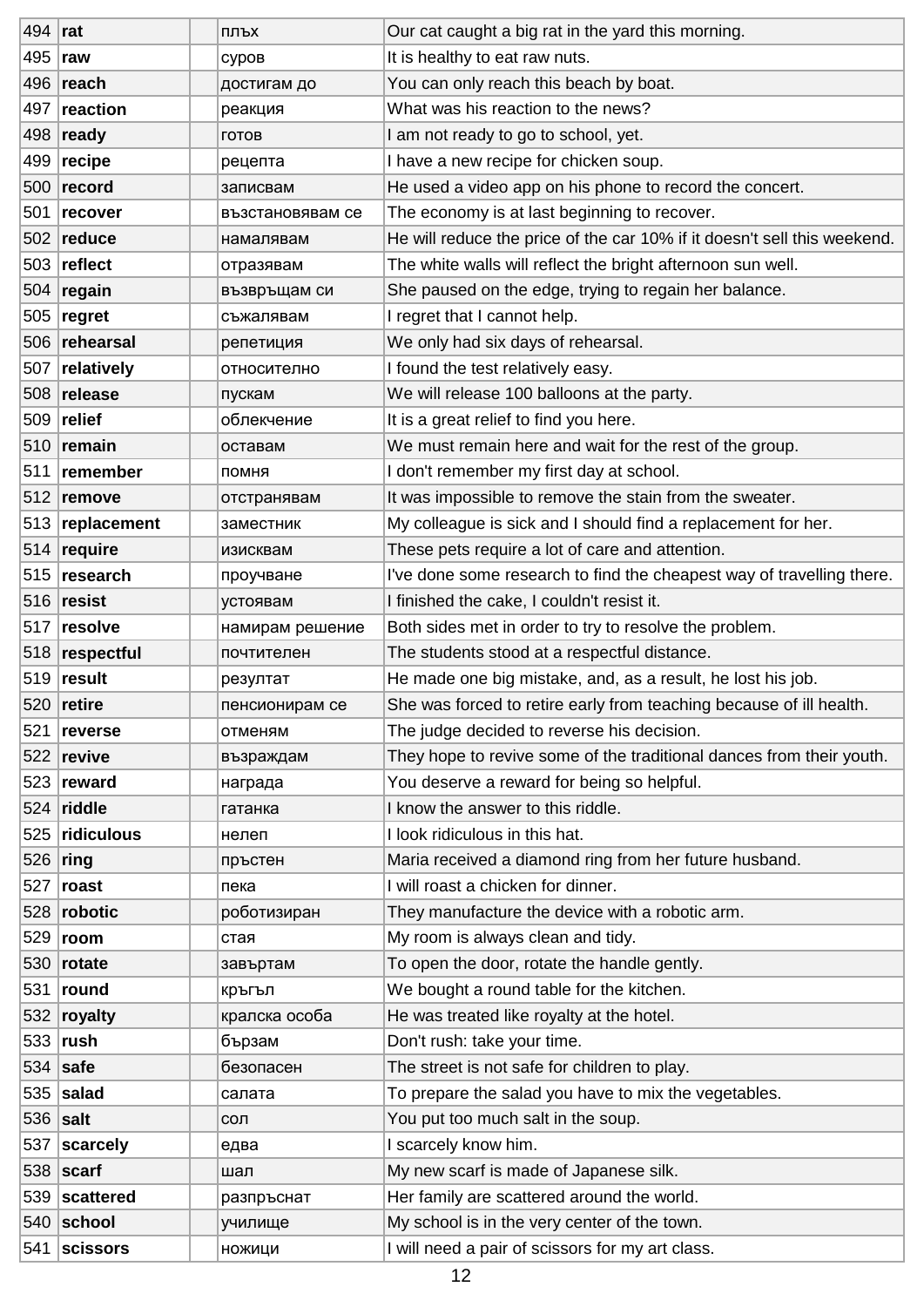|            | 542 scratch       | драскам                  | Be careful not to scratch the furniture.                                    |
|------------|-------------------|--------------------------|-----------------------------------------------------------------------------|
|            | $543$ seal        | тюлен                    | A seal lives near and in the sea and eats fish.                             |
|            | 544 season        | сезон                    | Summer is my favorite season.                                               |
|            | 545 security      | сигурност                | They need to improve security here - anyone can just walk in.               |
| 546        | sensitive         | чувствителен             | She is very sensitive to other people's feelings.                           |
|            | 547 separate      | отделен                  | The school is housed in two separate buildings.                             |
|            | 548 serious       | сериозен                 | Please be serious for a minute, it is very important.                       |
|            | 549   sew         | шия                      | My mother taught me how to sew.                                             |
|            | $550$ shade       | сянка                    | Stay in the shade - it is cooler.                                           |
| 551        | shallow           | плитък                   | These fish are found in shallow waters around the cost.                     |
|            | $552$ shell       | раковина                 | I found a very beautiful shell on the beach.                                |
|            | $553$ ship        | кораб                    | The big cruise ship just left the port.                                     |
|            | $554$ sigh        | въздишка                 | She let out a sigh of relief.                                               |
| $555$ silk |                   | коприна                  | My party dress is made of pink silk.                                        |
|            | 556 simplify      | опростявам               | I want to simplify my like with a smaller house.                            |
|            | 557 sincerely     | искрено                  | I sincerely believe that this is the right decision.                        |
|            | 558 skeletal      | скелетен                 | To become a doctor one must learn the skeletal muscles and bones.           |
|            | $559$ snail       | ОХЛЮВ                    | A snail moves slowly.                                                       |
|            | 560 sneeze        | кихам                    | Use a tissue when you sneeze.                                               |
| 561        | sniffle           | подсмърчам               | The movie was sad and made me sniffle.                                      |
|            | 562 soap          | сапун                    | The new soap in the bathroom smells so good.                                |
|            | $563$ solve       | намирам решение          | You can't solve anything by just running away.                              |
|            | 564 sophisticated | изтънчен                 | Mark is a smart and sophisticated young man.                                |
|            | 565   source      | източник                 | The tiny window was the only source of light.                               |
|            | 566 souvenir      | сувенир                  | I bought the ring as a souvenir of Greece.                                  |
|            | 567   space       | пространство             | That desk takes up too much space.                                          |
|            | 568 sparkle       | блестя                   | The water drops sparkle in the sun.                                         |
|            | 569 $ $ speak     | говоря                   | I saw her in the street but we didn't speak.                                |
| 570        | $ $ speech        | реч                      | I gave a speech at the official dinner.                                     |
| 571        | $ $ spice         | подправка                | You put too much spice in the cake.                                         |
|            | 572 splash        | плясък                   | We heard the splash when she fell into the pool.                            |
|            | 573 splendid      | великолепен,<br>разкошен | We all admired the splendid pieces of art at the museum.                    |
|            | $574$ spoon       | лъжица                   | I will need a bigger spoon for the soup.                                    |
| 575        | spreadsheet       |                          | електронна таблица Enter the data in the spreadsheet.                       |
|            | 576   $spurt$     | изблик                   | I had a sudden spurt of energy and was able to finish the race.             |
| 577        | squeeze           | изстисквам               | Squeeze toothpaste from the tube onto the toothbrush.                       |
|            | $578$ squid       | калмар                   | I had grilled squid and green salad for dinner.                             |
| 579        | stability         | стабилност               | After many changes, he longs for stability in his life.                     |
|            | $580$ stale       | изхабен                  | After ten years in the job, she felt stale and needed a change.             |
| 581        | stamp             | печат                    | I forgot to put a stamp on the form and it was not accepted in the<br>bank. |
|            | $582$ steal       | крада                    | It is not good to steal ideas from colleagues.                              |
| 583        | $ $ steam         | пара                     | There was steam coming of the lake when we went out this morning.           |
|            | 584 steep         | стръмен                  | The ski tracks in Bansko are steep.                                         |
|            | 585 stick         | лепя                     | We used glue to stick the broken pieces together.                           |
|            | 586 stomach       | стомах                   | You shouldn't exercise on a full stomach.                                   |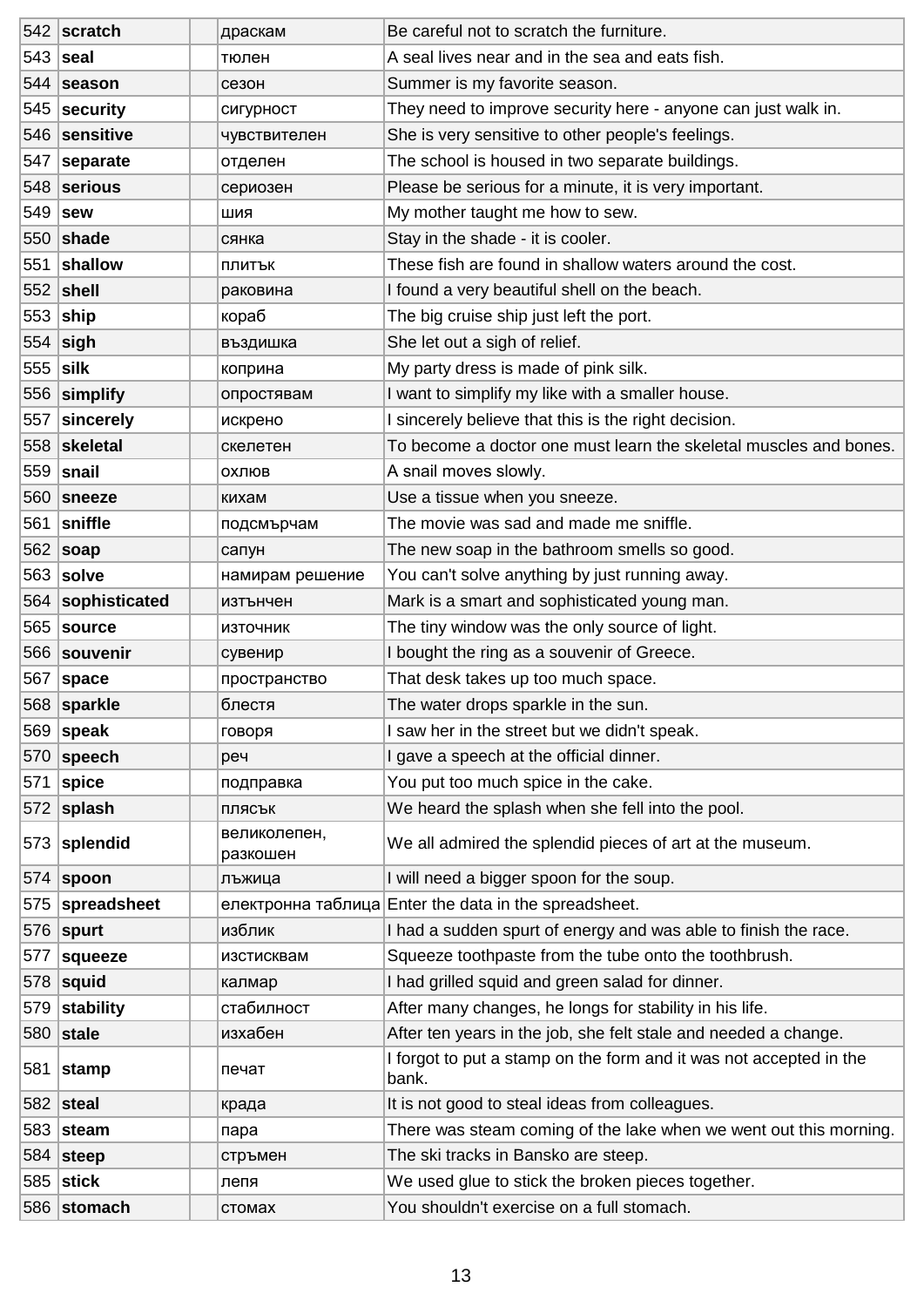|            | 587 stone       | камък           | In the past most of the houses were built of stone.                         |
|------------|-----------------|-----------------|-----------------------------------------------------------------------------|
|            | 588 straight    | направо         | Go straight and then turn right.                                            |
|            | 589 strategy    | стратегия       | The teacher had to develop a strategy to deal with the naughty<br>students. |
|            | $590$ street    | улица           | It's not safe to walk along this street at night.                           |
| 591        | strength        | сила            | He pushed against the rock with all his strength.                           |
|            | $592$ string    | струна          | The musician had to change a string on the violin after it snapped.         |
|            | 593 struggle    | боря се         | Leaders continuously struggle for power.                                    |
|            | $594$ style     | стил            | The new teacher has a different teaching style.                             |
|            | 595 submit      | предавам        | I will submit my documents to the director tomorrow.                        |
|            | 596 substantial | значителен      | There are substantial differences between the two groups.                   |
| 597        | subtle          | незабележим     | Though there is a new chef, the differences are subtle.                     |
|            | 598 success     | успех           | What's the secret of your success?                                          |
|            | 599 succinct    | сбит            | Keep your answers as succinct as possible.                                  |
|            | 600 suffer      | страдам         | They all suffer from asthma.                                                |
| 601        | sugar           | захар           | I never put sugar in my tea.                                                |
| 602   suit |                 | <b>КОСТЮМ</b>   | I bought a new suit for my sister's wedding.                                |
|            | 603 summer      | лято            | Summer is my favorite season.                                               |
|            | $604$ support   | подкрепа        | I would like to thank you for all your support while I was sick.            |
|            | $605$ surpass   | надминавам      | He hopes one day to surpass the world record.                               |
| 606        | surprise        | изненада        | I have a surprise for you!                                                  |
|            | 607 survive     | оцелявам        | Don't worry, it's only a scratch - you'll survive.                          |
|            | 608 swallow     | лястовица       | The swallow built its nest under the roof.                                  |
|            | 609   sweep     | мета            | I will sweep the floor with the new broom.                                  |
|            | $610$ switch    | разменям        | Do you think she'll notice if I switch my glass with hers?                  |
| 611        | syllabus        | учебна програма | The professor provided a syllabus for the course our first day.             |
|            | 612 sympathy    | съчувствие      | I wish he'd show me a little more sympathy.                                 |
|            | 613 table       | маса            | John called the restaurant and booked a table for two.                      |
|            | $614$ taste     | вкус            | Sugar has a sweet taste.                                                    |
|            | 615 team        | отбор           | Our soccer team won the match.                                              |
|            | 616 temperate   | умерен          | Regions with temperate climate have four seasons.                           |
| 617        | tension         | напрежение      | I felt a lot of tension in the room.                                        |
|            | 618 terrible    | ужасен          | The room was left in a terrible mess.                                       |
|            | $619$ thorny    | бодлив          | The rose stem was very thorny.                                              |
|            | 620 thwart      | провалям        | They tried to thwart our plans.                                             |
|            | $621$ ticket    | билет           | A bus ticket to Varna costs 30 leva.                                        |
| $622$ tidy |                 | подреден        | I always keep my room tidy and clean.                                       |
|            | 623 tighten     | стягам          | I need to tighten my shoe laces before we leave.                            |
|            | $624$ tightly   | плътно          | Her eyes were tightly closed.                                               |
|            | $625$ time      | време           | I do not have time to prepare my homework.                                  |
|            | 626 tomorrow    | утре            | I will take the day off tomorrow to relax at home.                          |
|            | 627 tongue      | език            | She ran her tongue over her lips.                                           |
|            | 628 touch       | докосвам        | Don't touch the nettle plant, it will sting.                                |
| 629        | $ $ toy         | играчка         | I will buy a new toy for my son as he loves to play.                        |
|            | 630 train       | влак            | I missed the last bus and had to come back to Sofia by train.               |
| 631        | transfer        | прехвърлям      | How can I transfer money from my bank account to his?                       |
|            | 632 travel      | пътувам         | I often travel abroad for work.                                             |
|            | 633 treat       | отнасям се към  | My parents still treat me like a child.                                     |
|            |                 |                 |                                                                             |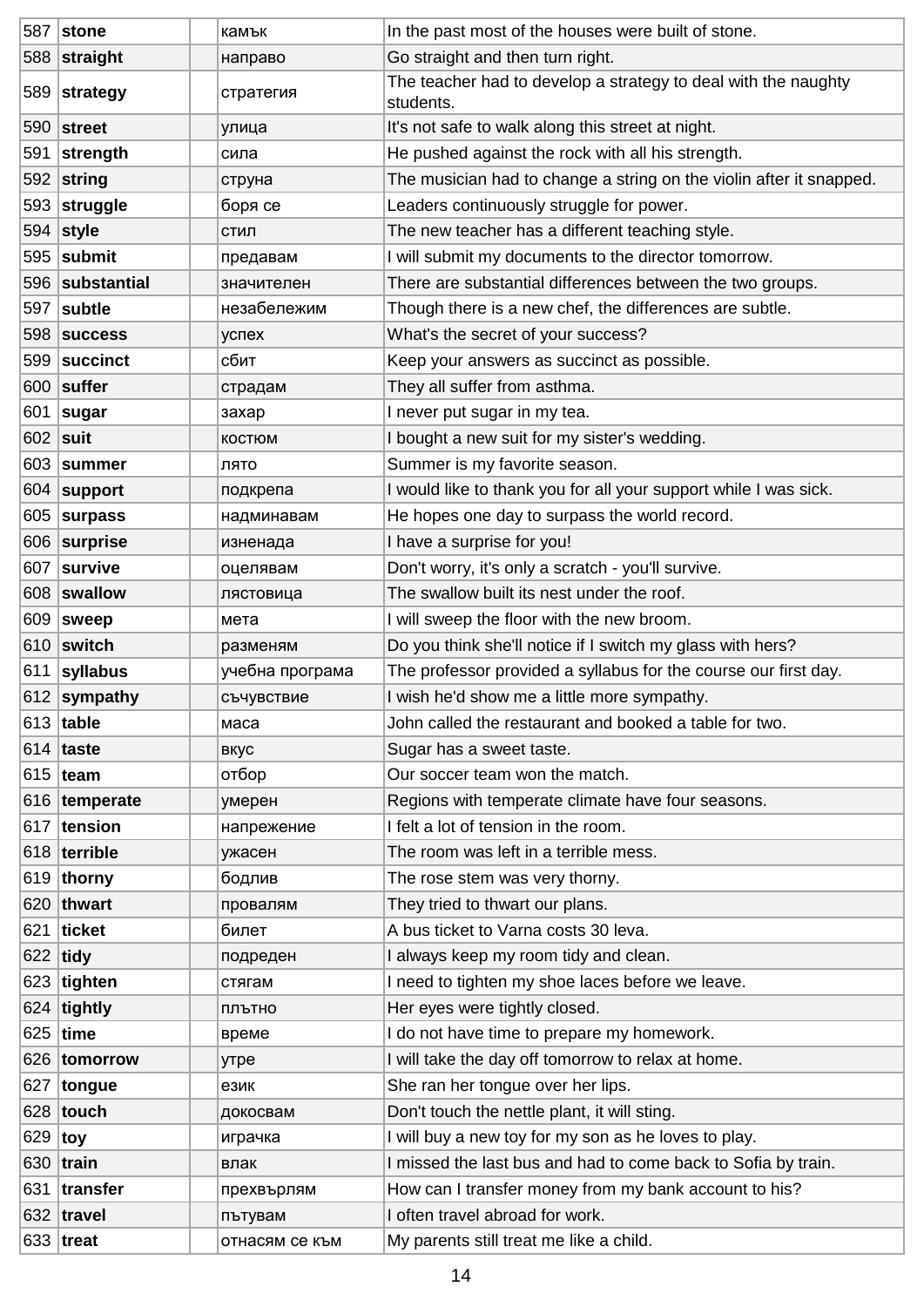|         | 634 trend               | модна тенденция        | He started a new trend with his polka dotted socks.                                          |
|---------|-------------------------|------------------------|----------------------------------------------------------------------------------------------|
|         | 635 triangle            | триъгълник             | The sign was in the shape of triangle.                                                       |
|         | $ 636 $ triple          | троен                  | The triple jump competition was very strong and all athletes improved<br>their best results. |
|         | 637  truth              | истина                 | Do you think she's telling the truth?                                                        |
|         | 638 twist               | извивам                | Twist the wire to form a circle.                                                             |
| 639     | typhoon                 | тайфун                 | The effects of the typhoon will be felt for many years.                                      |
|         | $640$ typical           | типичен                | This weather is not typical for July.                                                        |
| 641     | umbrella                | чадър                  | I forgot my umbrella and it rained all day.                                                  |
|         | 642 underneath          | под                    | The coin rolled underneath the piano.                                                        |
|         | 643 understand          | разбирам               | Do you understand the instructions?                                                          |
|         | 644 unemployed          | безработен             | The number of the unemployed people increased during the last<br>year.                       |
|         | 645   unite             | обединявам             | His aim was to unite Italy.                                                                  |
|         | 646 university          | университет            | Which university do you want to attend?                                                      |
| 647     | until                   | докато                 | Let's wait until the rain stops.                                                             |
| 648     | update                  | осъвременявам          | We have to update our records regularly.                                                     |
|         | 649  useful             | полезен                | I learned some useful things at the training.                                                |
|         | 650 variation           | разновидност           | This soup is a spicy variation on a traditional favourite.                                   |
| 651     | vary                    | варирам                | Prices vary according to the type of room you require.                                       |
| 652     | vehicle                 | превозно средство      | Are you the driver of this vehicle?                                                          |
|         | 653   <b>venue</b>      | място за<br>провеждане | The venue for the conference was selected very carefully.                                    |
|         | 654 versatile           | многостранен           | He is a versatile actor who has played a wide variety of parts.                              |
| 655     | verse                   | <b>CTMX</b>            | Most of the play is written in verse, but some of it is in prose.                            |
| 656     | <b>very</b>             | много                  | I read a very interested book during my summer vacation.                                     |
|         | 657 viable              | изпълним               | They have a viable plan to reach their goals.                                                |
|         | 658 view                | гледка                 | I enjoyed the view from my balcony.                                                          |
|         | 659 virtual             | виртуален              | New technology has enabled development of an online "virtual<br>library".                    |
|         | 660 vision              | зрение                 | Cats have good night vision.                                                                 |
| 661     | visit                   | посещавам              | I visit my parents once a month.                                                             |
| 662     | visualize/<br>visualise | представям си          | I can't visualize what this room looked like before it was decorated.                        |
|         | 663   vital             | жизненоважен           | Vitamins are vital for good health.                                                          |
|         | 664 vocabulary          | речников запас         | Reading will increase your vocabulary.                                                       |
| 665     | volcano                 | вулкан                 | An active volcano may erupt at any time.                                                     |
|         | 666 vote                | гласувам               | How did you vote in the last election?                                                       |
| 667     | wage                    | надница                | He is getting a weekly wage of £200.                                                         |
| 668     | waist                   | талия                  | She wore a wide belt around her waist.                                                       |
| 669     | walk                    | ходя                   | The baby is just learning to walk.                                                           |
| 670     | wall                    | стена                  | The Great Wall is among the most famous attractions of China.                                |
| 671     | walnut                  | opex                   | I ate just one walnut though the bag was full.                                               |
| 672     | warn                    | предупреждавам         | I tried to warn him but he wouldn't listen.                                                  |
|         | 673   wash              | МИЯ                    | I always wash my hands before sitting at the table.                                          |
| 674     | waste                   | хабя                   | I do not want to waste my time by reading this book.                                         |
| 675     | water                   | вода                   | I drink a lot of water every day.                                                            |
| 676 wax |                         | <b>ВОСЪК</b>           | The jars are all capped with pieces of honeycomb, wax and propolis.                          |